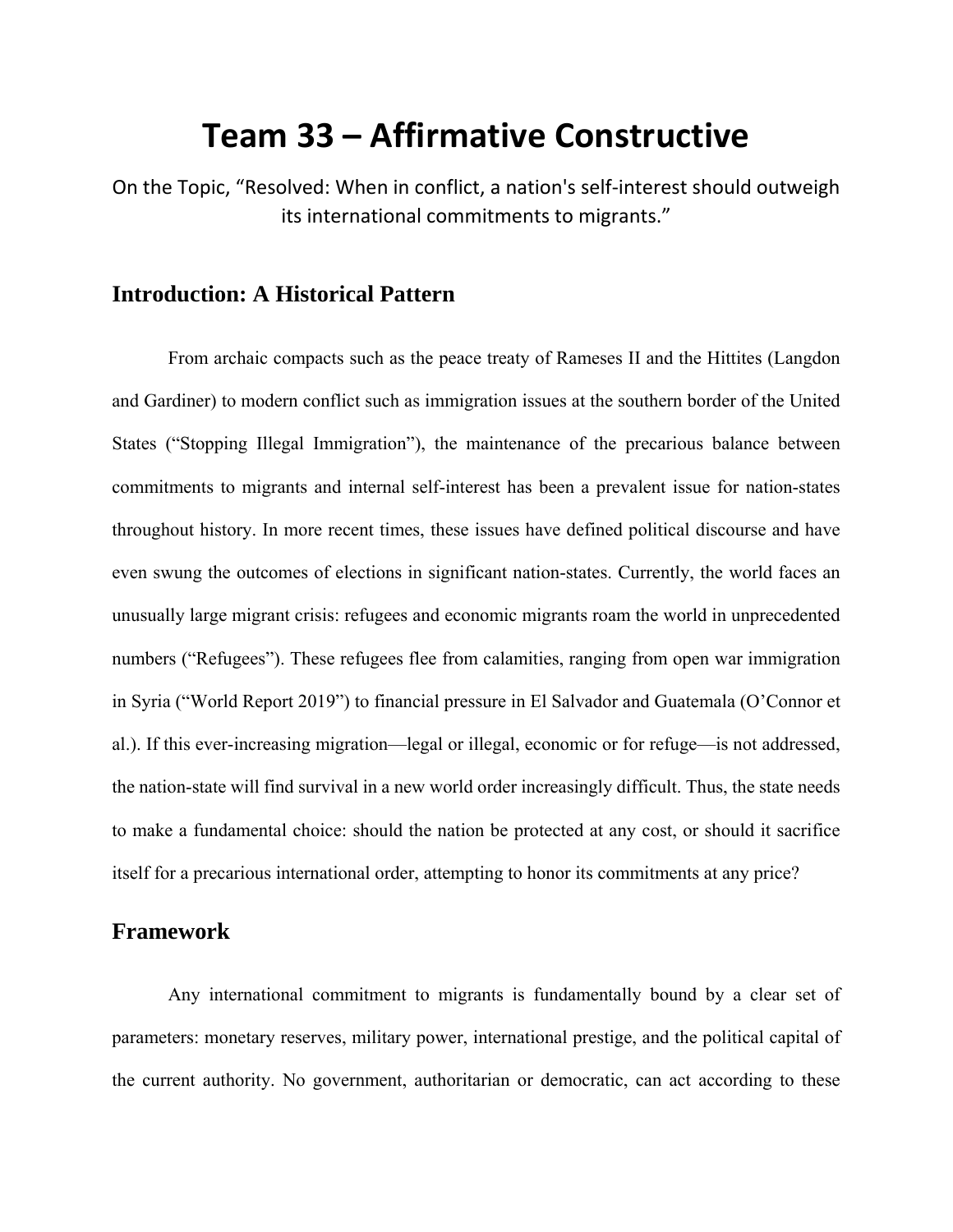constraints while continuing to work in its self-interest. Therefore, long-lasting international commitment either significantly harms the nation or is simply impossible. Furthermore, actions in the self-interest of a nation's citizens are beneficial to the state as a whole. Governmental measures that increase citizens' economic welfare are directly correlated with widely accepted metrics of human progress. Improvement of societal development in every individual polity improves the human condition in aggregate, implying that actions in the self-interest of the state are beneficial not only to the nation itself but also to the international community at large. Therefore, the affirmative evaluates the round under the criterion of maximizing global welfare, thus resulting in maximizing individual utility in the global sphere, while the negation must defend a world in which the nation-state is forced to overextend itself both at home and abroad, leading to global chaos and a breakdown of the societal order.

Based on the reasons presented, and for the good of the nation-state, we stand in Affirmation of the 2019-2020 IPPF Resolution.

## **Definitions**

For clarity, the following definitions of conflict, self-interest, international commitment, and migrant are offered. Conflict is defined in this resolution's context, as any time when a tradeoff is required between a nation's self-interest and its international commitments to migrants (Andreyeva and Ilievski). The self-interest of a nation is expressed in any action in which the net utility of the nation increases, given that the rights of other individuals within the nation are not infringed upon (Frohlich). An international commitment is defined as any formal declaration of intent from a head of state or plenipotentiary thereof, regarding affairs not explicitly limited to the domestic sphere (Woolaver). A migrant is defined as any person who moves voluntarily across the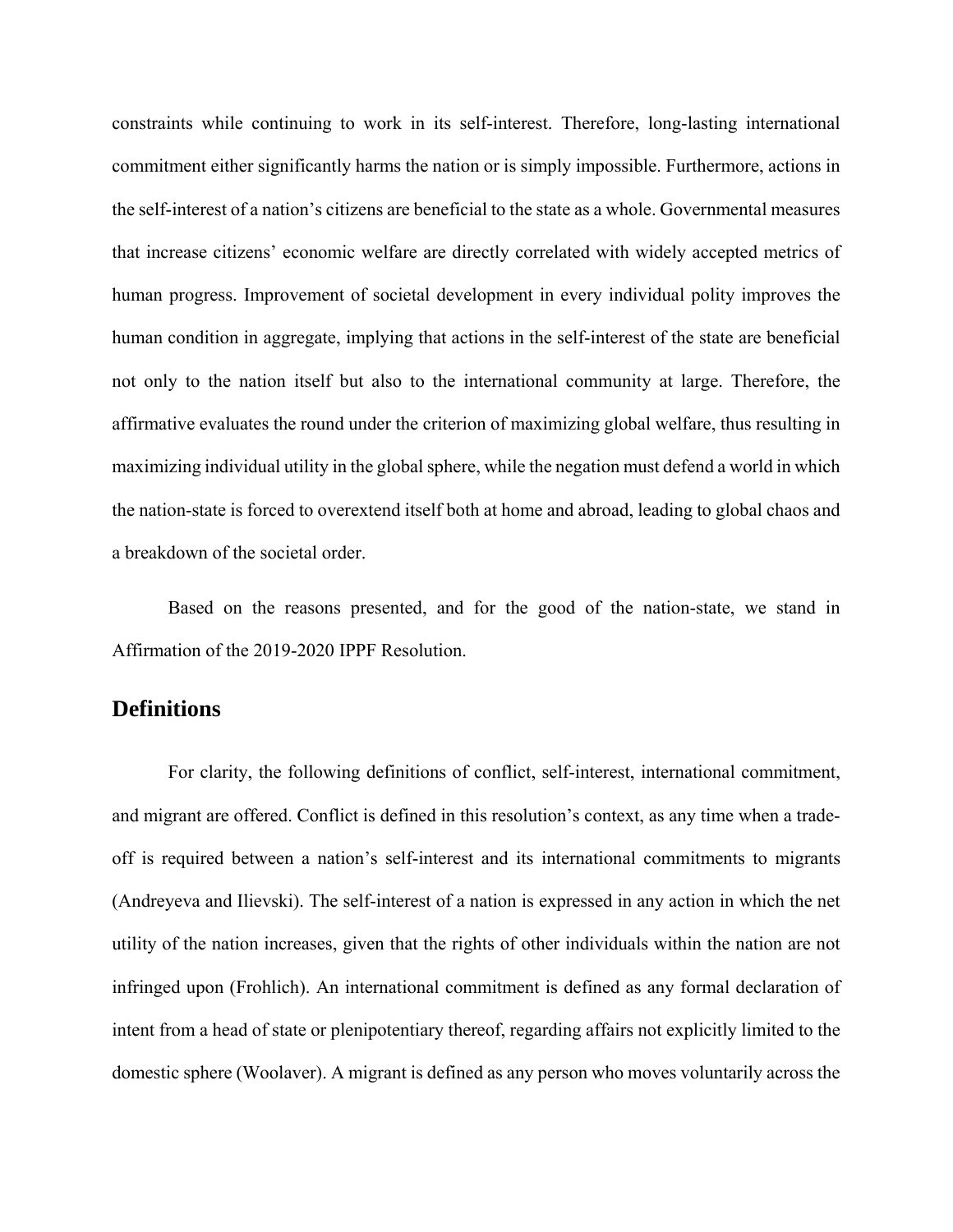boundaries of a nation and intends to become a permanent resident of the nation which they entered into ("Migrant/Migration").

# **Contention 1: The Inability to Commit**

#### Subpoint A: The Nature of Democratic Governments

International commitments are, by definition, between multiple nations, and a true multinational agreement hopes to achieve significant progress on an issue despite incorporating nations of varying political systems and ideologies. However, the suitability of any political system to fully enforce international commitments is under serious question.

Under a democratic government, the citizens of the state regularly replace their leaders in response to social and economic needs and desires. This continuous upheaval results in constant changes in priorities, thus removing any hope for stable governments to have concrete policies over long periods of time. In April 2016, for example, the United States adopted the landmark Paris Agreement on climate change under one administration, then immediately withdrew in June 2017 under a different one (Shear). Within a mere 14 months, the policy priorities of the United States had shifted so dramatically that a significant international compact was aborted entirely, despite the signatories and withdrawers of the agreement both being elected by the same body of citizens.

Moreover, the topic of migrants is one that is particularly fraught in democratic nationstates. Such division causes nations to be especially unable to maintain commitment to this issue. Belgium, for instance, committed itself to the landmark UN Compact on Migrants. Like many other European nations, Belgium relies heavily on coalitions of multiple parties with diverse goals, political priorities, and ethnic and linguistic compositions (Toharudin). As a result of Belgium's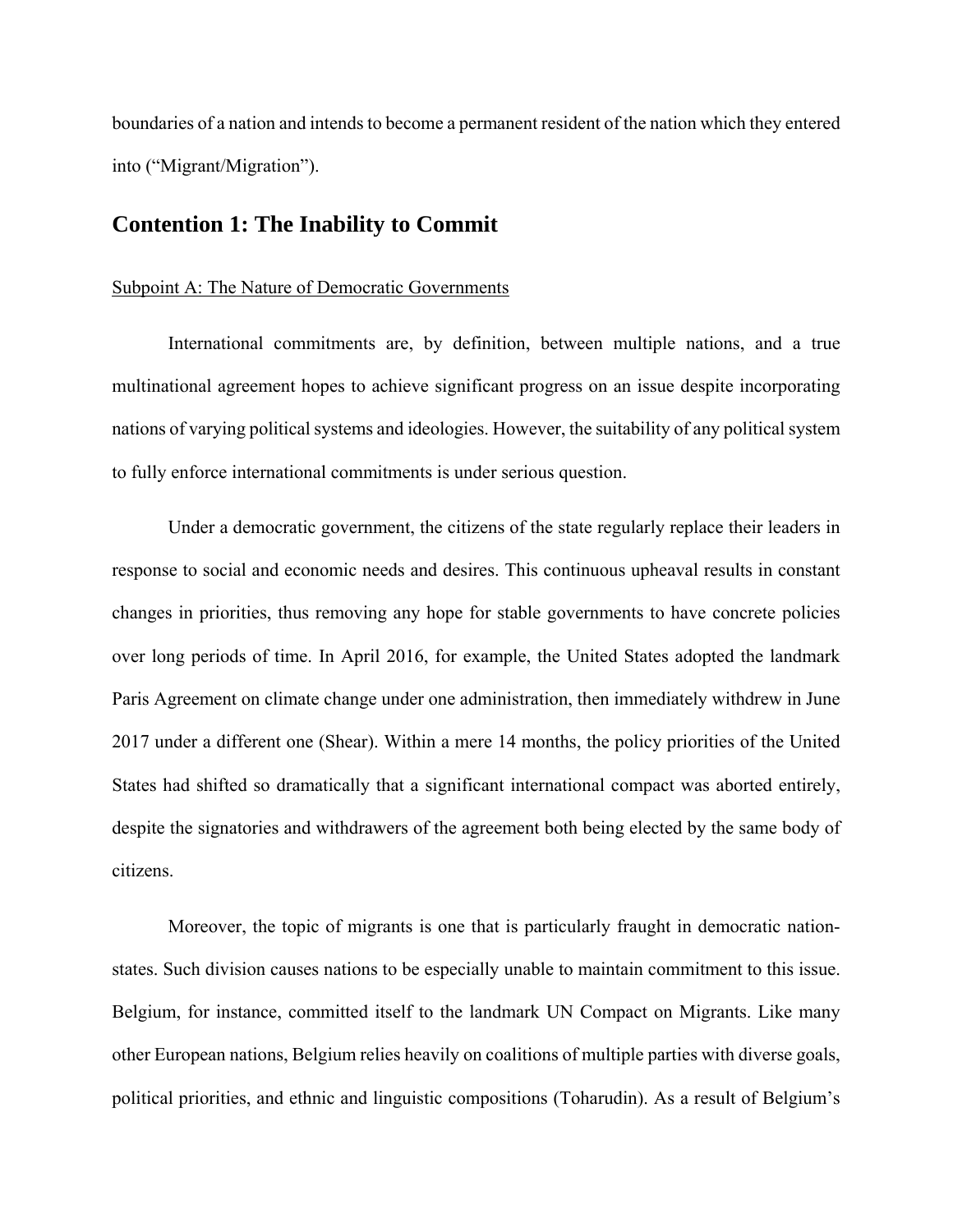agreement to this compact, a key coalition partner announced its intention to quit the government. Within a week, the prime minister resigned and committed to holding new elections (Smyth). International commitment therefore completely demolished a previously successful governing coalition, engendering political instability and resulting in voter dissatisfaction. Such a scenario is entirely possible in any of the many nations with non-dominant political parties. In a stable, functioning, liberal democracy, international commitments are always under the threat of the ballot box, a surprising fact that reveals international commitments to be both unenforceable and illiberal.

#### Subpoint B: The Deficiencies and Dependencies of Authoritarian Nations

Authoritarian forms of government, of course, have no need to consider public opinion and are thus poised to align policy objectives for more extended periods of time (Puddington). Although such regimes are politically capable of enforcing an international compact, their economic states are significantly worse than those of liberal regimes. If a nation is willing to enforce but unable to do so, it has no credibility in any international commitment. Authoritarian nations have significantly lower life expectancies and health outcomes than freer nations (Franco et al.). Authoritarian nations are also more likely to fall into economic downswings, and it is significantly more difficult for such nations to recover from them (Bellinger and Son). Such logic applies to all forms of authoritarianism, from the nuclear brinkmanship of Kim Jong Un's DPRK to Viktor Orban's comparatively mild Hungarian illiberalism ("How"). In the former case, a loose cannon regime cannot possibly be counted on to enforce commitment. North Korea's entire diplomatic model rests on a philosophy that does not exist—Juche—which no North Korean can define, but on which the North Korean regime's foreign policy perspectives rest almost entirely (Democratic People's Republic of Korea). Faced with such an international actor, the global community at large finds North Korea an irresponsible provocateur at best and an incoherent foe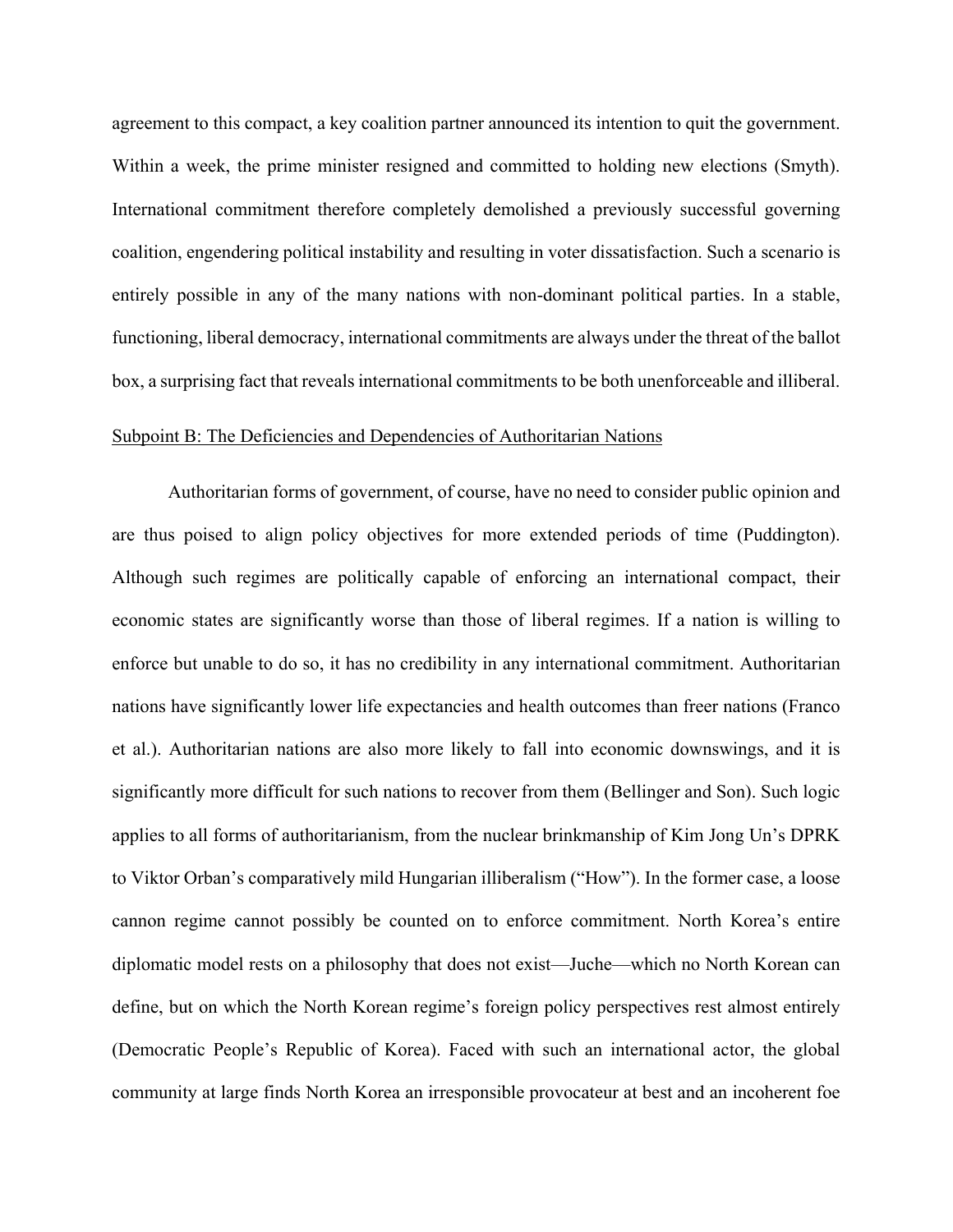at worst. In the latter case, an illiberal democracy also cannot be trusted in an international commitment. Hungary resolutely refused to abide by European migration rules, constructed a giant fence around large portions of its border, and backslid from being a free country to a partially free

one (Puddington). Another increasingly undemocratic state, Turkey, attempts to declare elections invalid (promptly rigging any re-vote if the result goes the "wrong" way), clamps down on dissidents abroad, and commits acts bordering on genocide ("Benzer et al."). Such regimes have far worse economies than their more liberal counterparts and are increasingly uncooperative in world affairs. Thus, they cannot be relied upon to enforce international commitments: they have too many domestic problems, and each holds the status of international pariah.



#### Even comparatively prosperous authoritarian regimes are

ill-equipped to commit to international ventures. Most prosperous authoritarians, like Saudi Arabia and Qatar, are supremely dependent on natural resources and commodities (Gamal). A hit in the market value of crude oil, for instance, would cripple both economies immediately. Authoritarian regimes not dependent on natural commodities, such as Singapore, are dependent on the prosperity of other more democratic states in the world economy (Curran). A global economic downturn would result in an immediate depression for such countries. For a relatively diversified authoritarian economy, such as China, problems come from the lack of a true middle white-collar class and the proliferation of bad debt Authoritarian nations have lower life expectancies and higher mortalities (Franco et al.).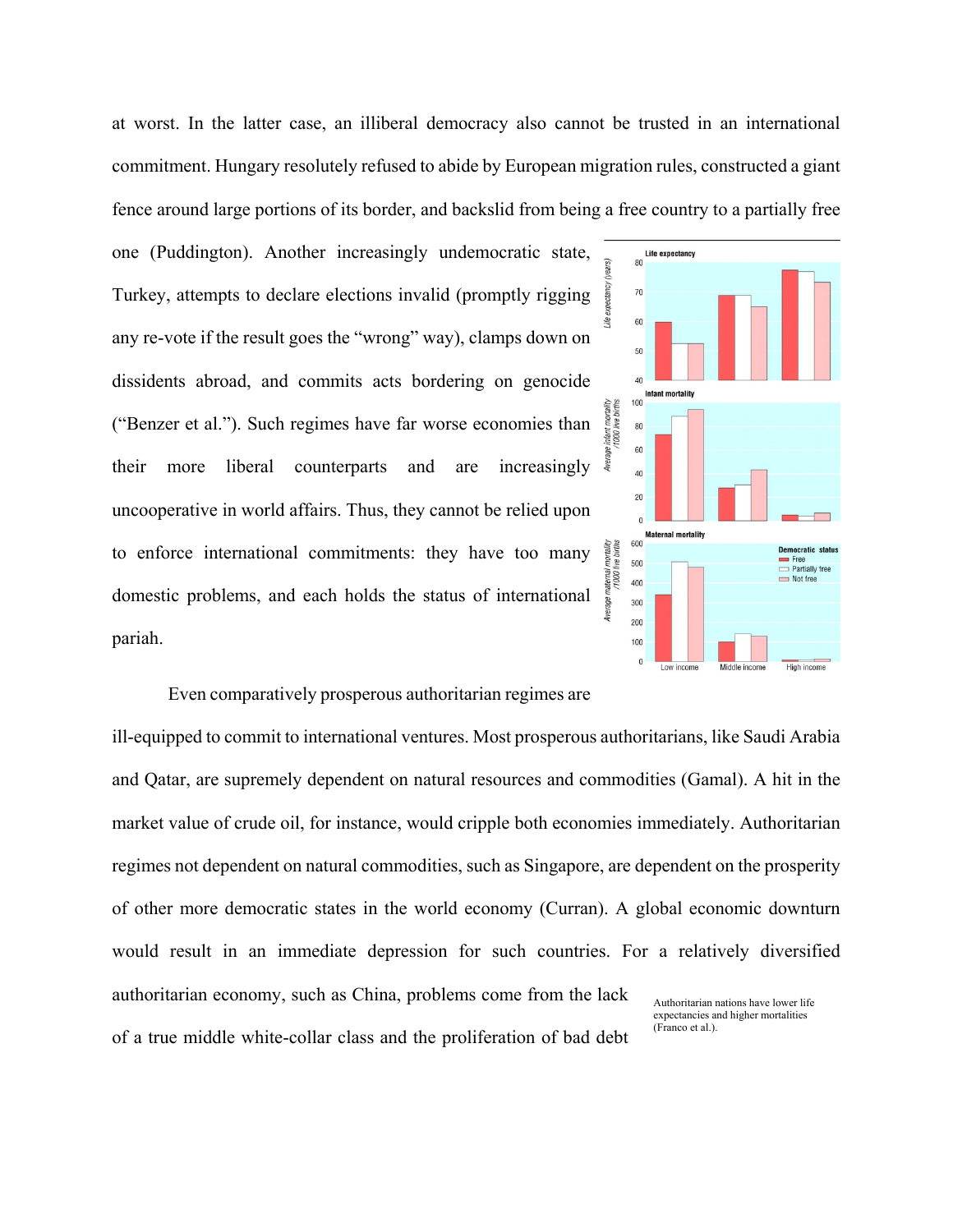(Lee). The domestic economic instability that is inherent in an authoritarian regime prevents longlasting and effective commitments.

For the reasons outlined above, no governmental system is adept at international commitment. Maintaining it for sustained periods of time is neither feasible nor desirable.

#### **Contention 2: Global Benefits of Prioritizing Self-Interest**

#### Subpoint A: Self-Interest and Economic Stability

A nation's duty is to act in the self-interest of its constituents. By raising the net utility of the nation, all citizens ultimately benefit. In the long run, small benefits to constituents of every individual nation result in a global increase in prosperity, thus upholding the international community and eliminating a key push-factor of migration.

For example, free trade has recently come under fire from the radical wings of both leftist and rightist political thought. However, free trade ultimately provides benefits to all participants (Boudreaux and Ghei). For consumers, a greater variety of better quality goods exists at more competitive prices, which stimulates universal wealth. For producers, long-term competition forces innovation and ensures that stagnation can never be an acceptable state. Misguided tariffs and other protectionist policies value the short-term and throw the future to the wind (Torry). Though in the short term domestic manufacturers benefit, consumers get lower quality goods at higher prices, and producers have no incentive to progress, technologically or otherwise. A shift to a free-trade based policy, therefore, is conducive to the self-interest of all nations. Countries with lower total tariffs have higher scores on the UN Human Development Index ("Human Development Reports") than countries that erect hefty taxes on foreign competition ("Tariff Rate").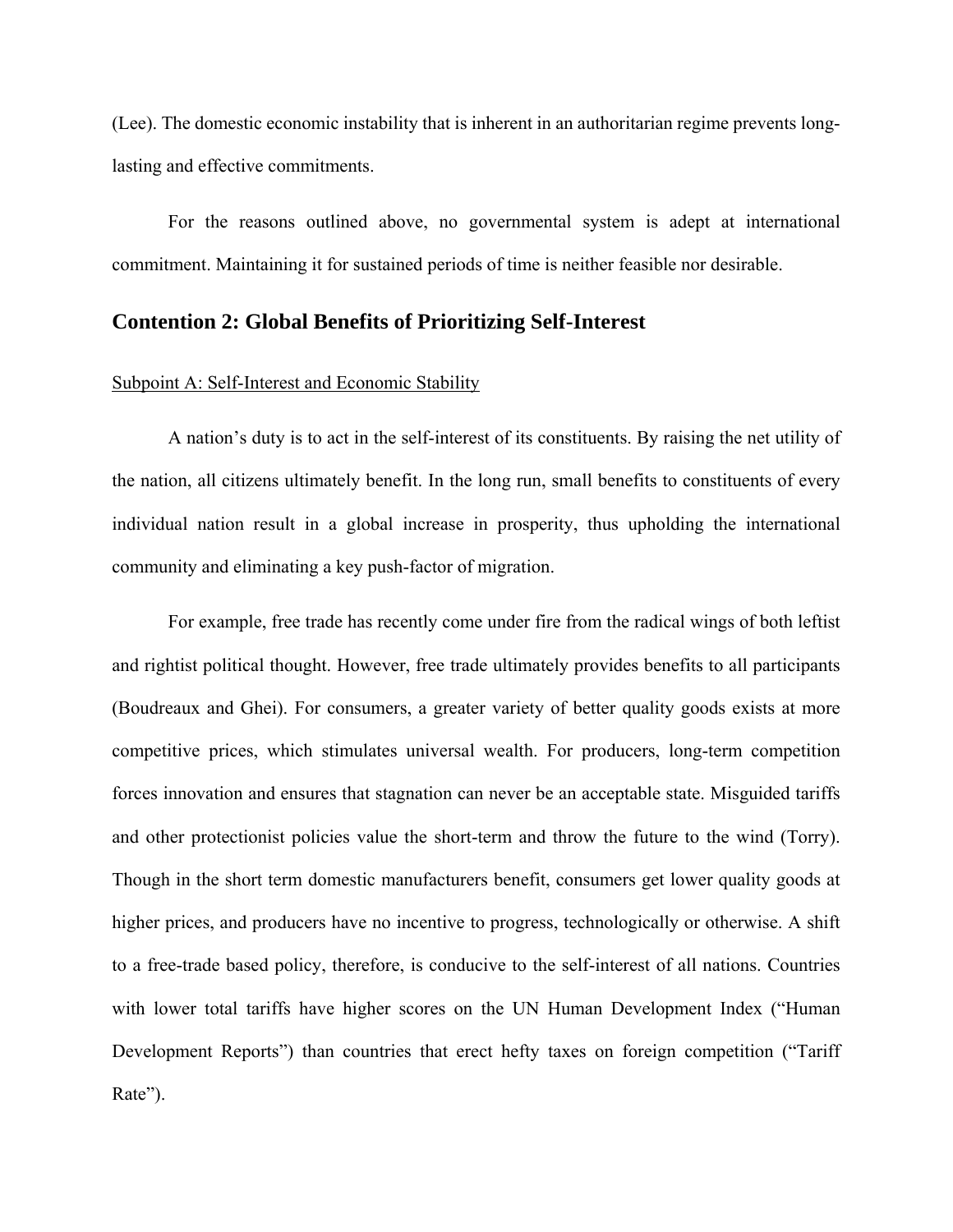Adam Smith's idea of the invisible hand, which states that allowing independent free trade allows citizens to act fully in their self-interest, is clearly demonstrated in the above example, leading to societal benefits for all members of the market. In other words, the self-interest of citizens is the driver of a thriving economy (Smith). This concept is not only seen in tariffs: other inhibitors of free trade in generally free markets are shown only to worsen the economy. For instance, in response to a significant increase in the price of oil during the early 1970s, the United States approved market regulation on gasoline, forcing gas stations to sell at an artificially low price. It is also worth noting that the price increase was a direct result of an international commitment: the United States support of Israel during the Yom Kippur War triggered an OPEC oil embargo, which attacked the national interest ("Gas & Oil Prices"). These price controls led to a significant shortage, as producers refused to sell oil at an artificially low price. Long queues at gas stations across the US followed, and presidential approval plummeted (Kohut). As they are unable to set a price that maximizes their profits, suppliers are unable to act in their self-interest, and the economy of the nation suffers.

The recent conflict between the United States and China over economic issues perfectly demonstrates the errors of inhibiting mutually beneficial trade. Since President Trump has levied tariffs on various Chinese goods, the Chinese have retaliated, heavily taxing American corn and soybeans (Schoen). As expected, American farmers are unable to find Chinese buyers for suddenly significantly more expensive produce. Thus, a protectionist policy caused significant economic harm to the same producers that it attempted to safeguard.

#### Subpoint B: Self Interest and the Political Process

Acting in the national self-interest extends beyond theoretical economics: it also includes allowing citizens to choose their nation's fate, making them impassioned stakeholders in a state's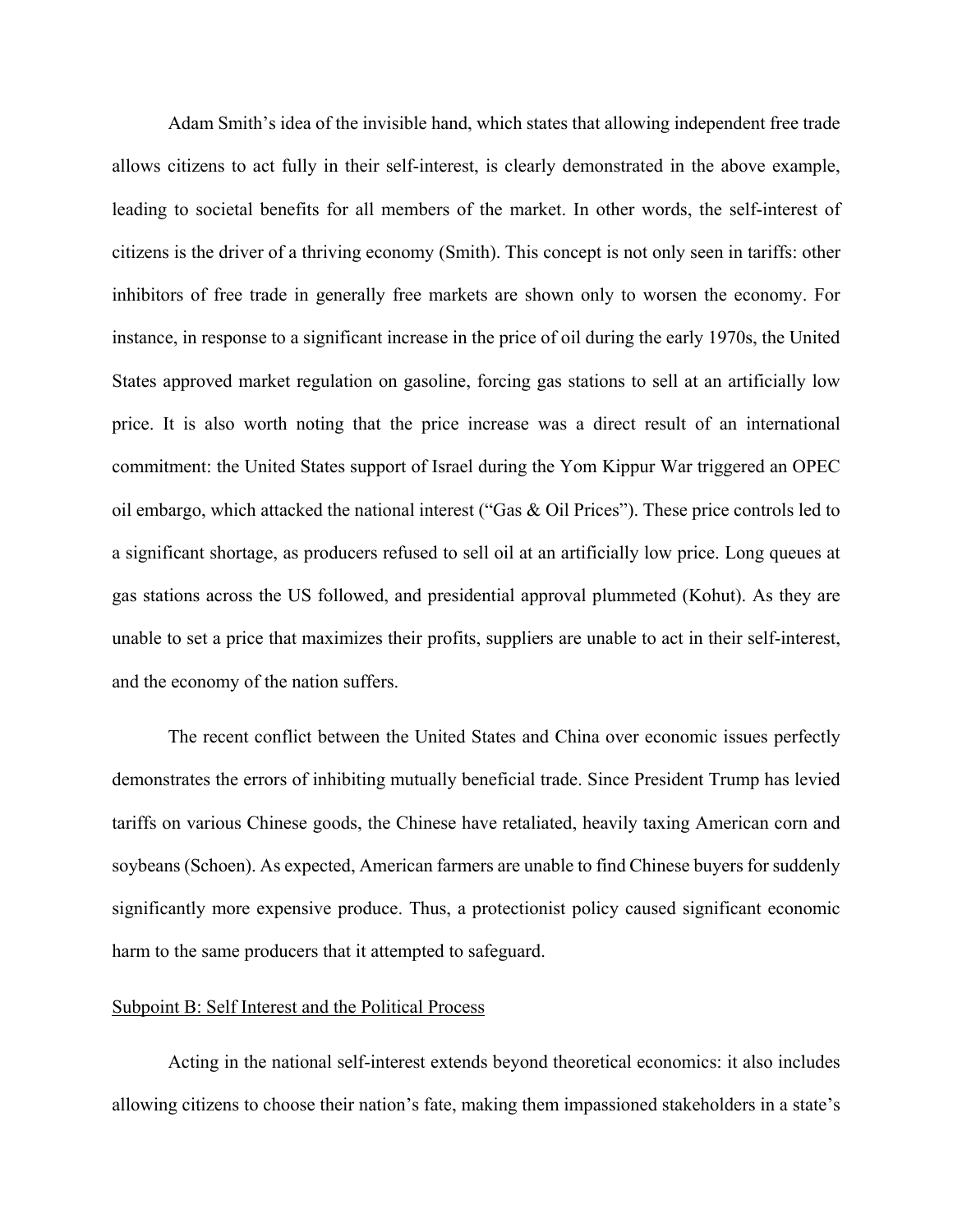fight for political and economic relevance. When the government fails to grant their citizens these fundamental rights, the nation's stability immediately deteriorates. For example, the Egyptian authoritarian regime under Abdel Fattah el-Sisi has recently killed, imprisoned, and exiled hundreds of thousands of people who did not agree with government policy. Egypt's security forces have locked up groups labeled dissidents, and courts have handed down mass death sentences (Al-Arian). Poverty and inequality are on the rise with 30 percent of Egypt's population below the poverty line— an increase from 24.3 percent rate five years prior. There are also striking geographical variations in poverty rates, ranging from a low of about 7 percent in Port Said governorate to a high of 66 percent in some governorates in Upper Egypt ("World Bank"). Under such a regime, the citizens lose any form of governmental influence, leading the country to lose any sense of a political and economic foundation. The diminishing economy and increasing oppression illustrates that nations which disallow citizens to project their own self-interest are less productive and more chaotic, leading to greater international instability.

International chaos and economic depression results in the lowering of standards of living, particularly in countries already in the grips of pervasive poverty. Since a lack of economic opportunity is a critical factor in pushing migration, acting in self-interest decreases migration leading to a lesser need for international commitment altogether.

## **Conclusion: A Clear Decision**

If international commitment is unenforceable and undesirable in all forms of government, and if actions in self-interest directly benefit nations, then it should be clear that when the two options conflict, a nation should undoubtedly opt for self-interest. Perhaps more importantly,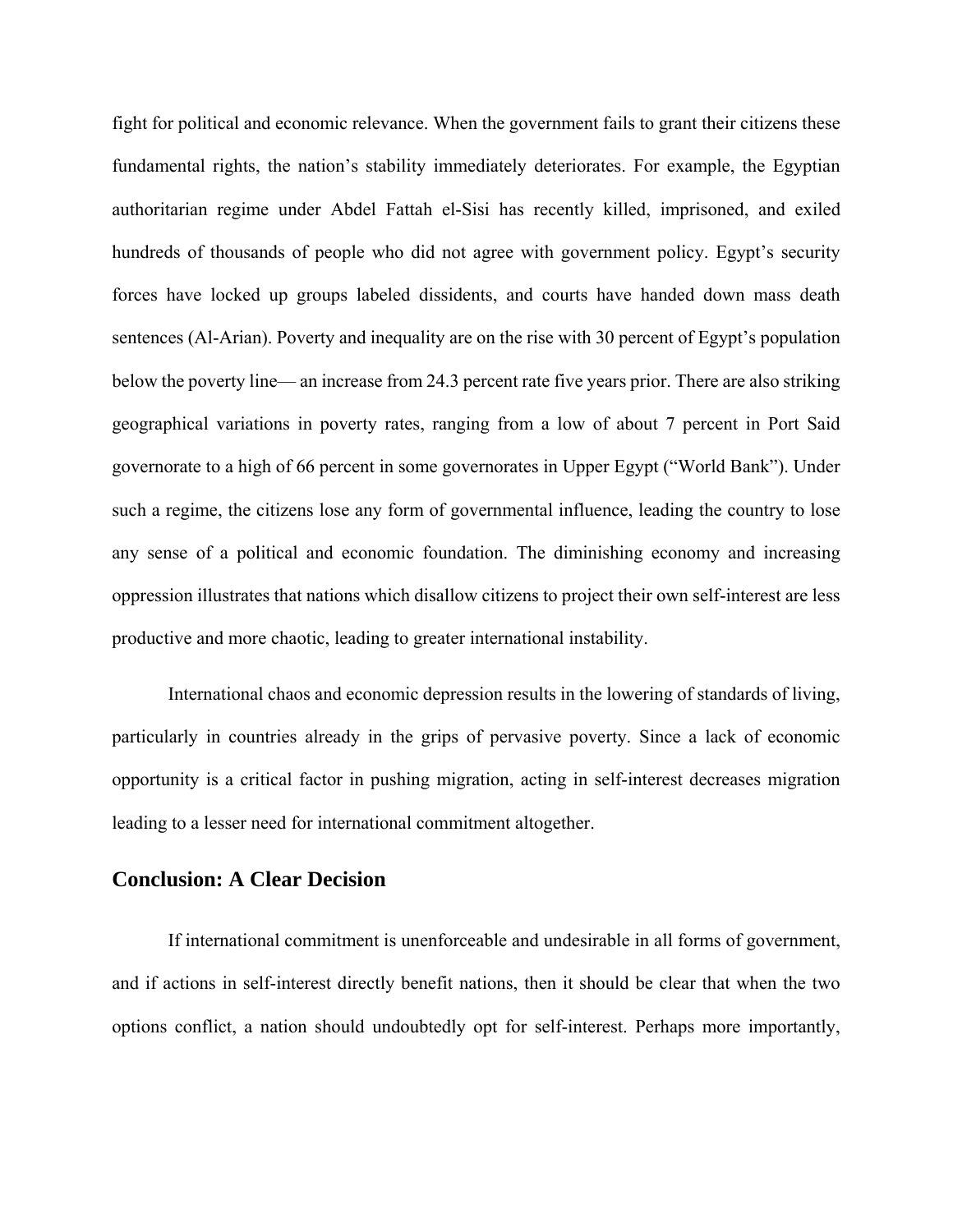arguments in the negation fail to fully appreciate either of these characteristics, leading to misconstrued paradigms and broken logic.

The most immediate and poignant argument for the enforcement of international commitment is one that centers on morality: are we not morally obligated to assist our fellow human beings, who are less fortunate and deserving of help? This argument is quite persuasive, but it ignores an essential part of the resolution. Firstly, assisting migrants, particularly skilled ones or ones that can contribute to the nation economically, is likely in the nation's self-interest. Sending a rescue party to assist a boat of stranded nuclear physicists is much more than moral charity: it is an expression of national self-interest. Thus, moralistic arguments ignore the resolution's crucial qualifier, "when in conflict," because they fail to take into account that some moral actions are also in alignment with the national self-interest.

On the other hand, if the migrants in question are unskilled or cannot help the nation as readily, saving such migrants becomes an exercise in prestige building and soft power projection, as a state demonstrates that it has the resources to save unfortunate people far from its sovereign borders. Thus, a morality-based argument is quite reductive: it is either an expression of selfinterest or a booster of prestige. It is important to note that moral obligation to a specific task only applies if the task is possible for that nation. No single nation has the "obligation" to solve world hunger and climate change at once, as no nation can do so. The resolution's use of the word "should" implies a moral obligation, but by the prior logic, no such obligation is both feasible and moral at once.

The negation may also turn to a security-based argument. If all nations uphold a commitment, then would not the world as a whole become more stable and prosperous? Such an argument is accurate at the most basic level of analysis, but the historical record paints an entirely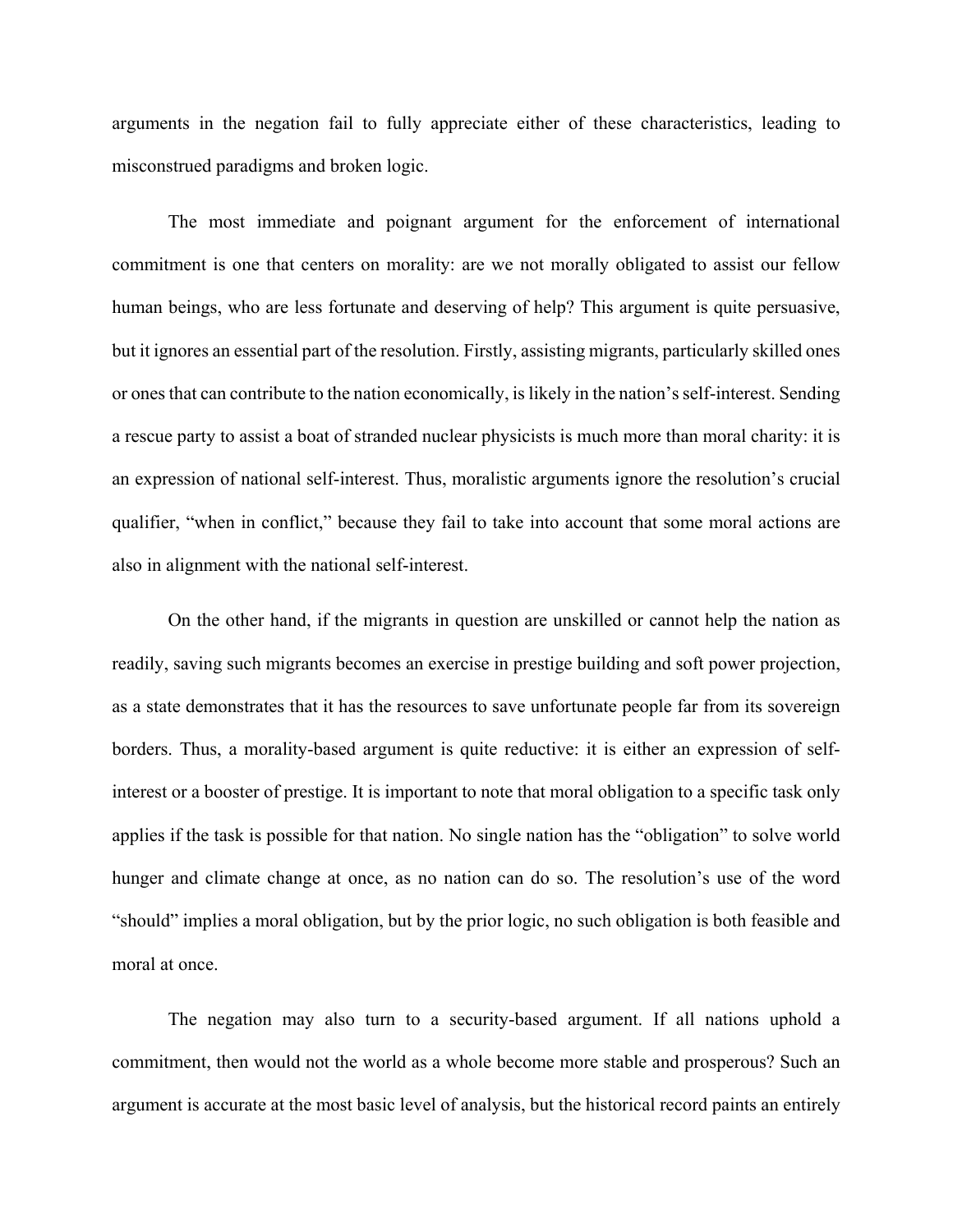different picture. A nation focused on external commitment is unable to muster enough resources to reinforce the home front. This leads to domestic instability and chaos, which decreases security. Perhaps the best example of such an occurrence is Iran under the last Shah, Mohammed Pahlavi. Pahlavi pursued liberalizing reforms and transformed Iran into an industrial powerhouse, primarily to ingratiate Iran with western nations. He did so without consulting the vast majority of his subjects and disregarded deeply held cultural beliefs. As a reaction to this modernization, radical Islamists under Ayatollah Khomeini staged a coup and overthrew the government (Gambrell). At present, Iran is an Islamic theocracy that pursues nuclear weapons and destabilizes the Middle East region. The direct result of prioritization of external commitments over internal well-being led, in the long term, to a tremendous destabilization of the world security situation. Overall, arguments regarding security prioritize the short term to the complete detriment of the long term.

This resolution is fundamentally a question of prioritization. Should the nation consider the needs of its citizens as its primary imperative, or should it force itself to abide by commitments which it cannot feasibly accomplish? Should a nation lean into actions that increase the welfare of its citizens, thereby increasing world prosperity in aggregate, or should it neglect domestic priorities and provoke instability at home and abroad? Should the state feel morally obligated to accomplish a Sisyphean task, or can it safely refuse to honor an impossible commitment? The answers to these questions are clear. The state should consider itself and its wellbeing, improve the living standard of its constituents first, and consider feasibility over an empty moral argument, all of which lead to a maximization of global prosperity. Therefore, we strongly affirm that when in conflict, the nation should prioritize self-interest over international commitments to migrants.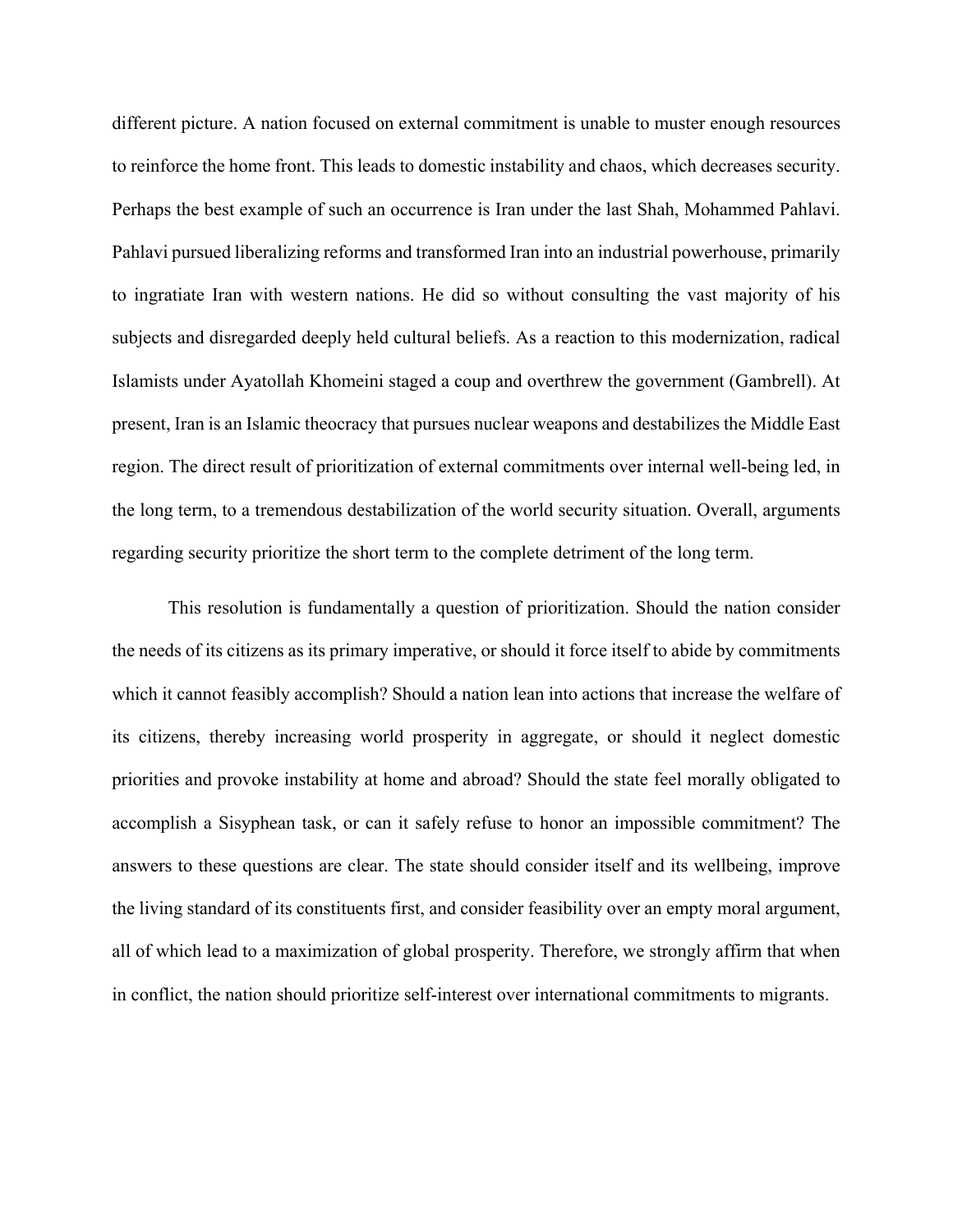- Al-Arian, Lama. "U.S. Military Aid To Egypt Gives A 'Green Light' To Repression, Say Rights Advocates." *NPR*, edited by Michele Kelemen and Alex Leff, 8 Aug. 2018, www.npr.org/2018/08/08/635381440/u-s-military-aid-to-egypt-gives-a-green-light-torepression-say-rights-advocates.
- Andreyeva, Sofia, and Dino Ilievski. "Resolved: When in Conflict, a Nation's Self-interest Should Outweigh its International Commitments to Migrants." *IPPF Topic Primer*, edited by Cody Morrow, IPPF, 2019.
- Bellinger, Nisha, and Byunghwan Son. "Is Authoritarianism Bad for the Economy? Ask Venezuela – or Hungary or Turkey." *The Conversation*, Inc., 4 Feb. 2019, theconversation.com/is-authoritarianism-bad-for-the-economy-ask-venezuela-or-hun garyor-turkey-106749.
- "Benzer et al. v. Turkey." *European Court of Human Rights*, 12 Nov. 2013. hudoc.echr.coe.int/eng-press?i=003-4563252-5512857.
- Boudreaux, Donald, and Nita Ghei. "The Benefits of Free Trade: Addressing Key Myths." *Mercatus Center*, George Mason University, Jan. 2017, www.mercatus.org/publications/trade-and-immigration/benefits-free-trade-addressingkey-myths.
- Curran, Enda. "Warning Shot to World Economy as Singapore Slumps, China Exports Drop." *Bloomberg*, 11 July 2019, www.bloomberg.com/news/articles/2019-07-12/singapore-seconomy-contracts-sharply-as-manufacturing-slumps.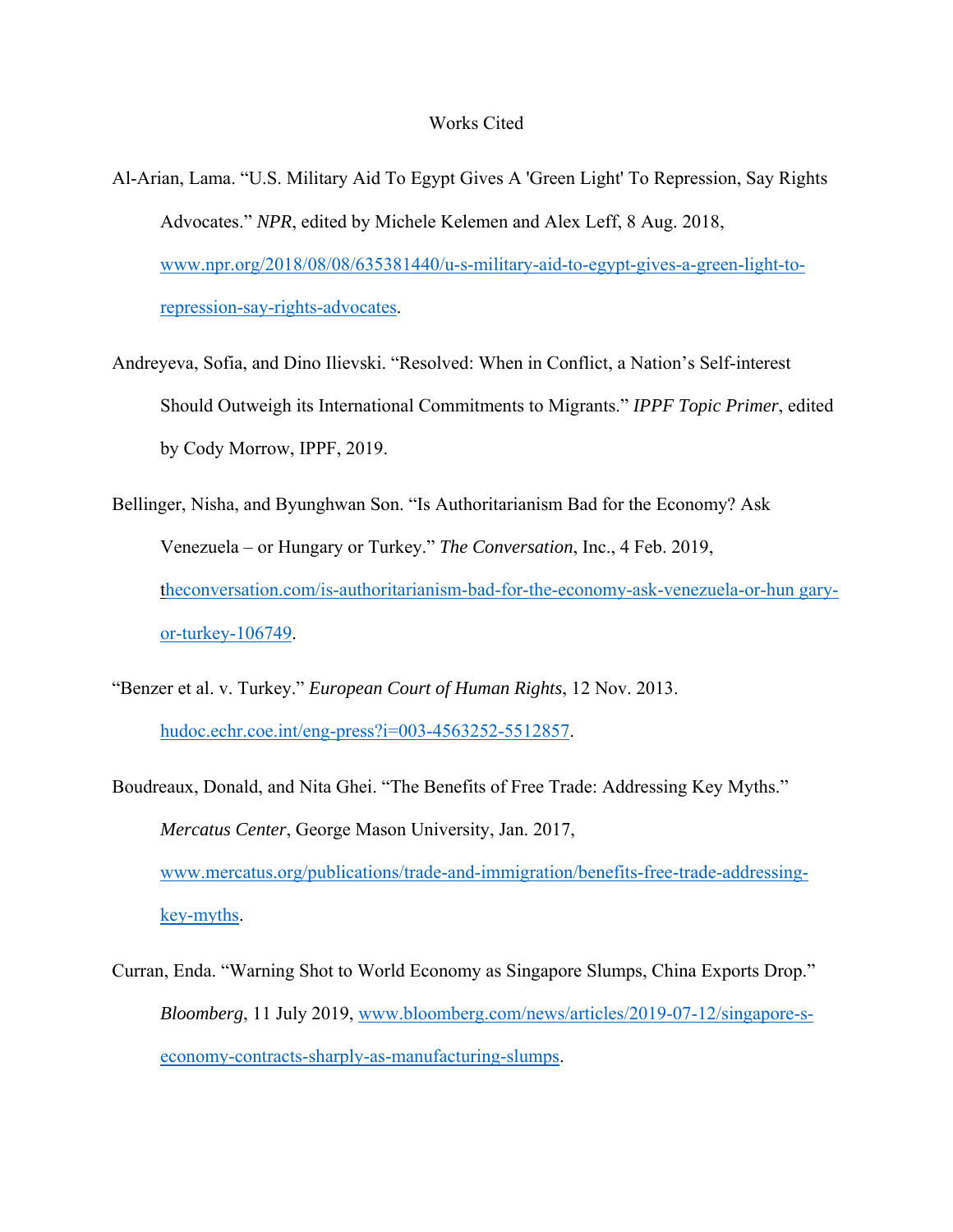- Democratic People's Republic of Korea. *Juche Idea: Answers to Hundred Questions*. Foreign Languages Publishing House, 30 Mar. 2012.
- Franco, Álvaro, et al. "Effect of Democracy on Health: Ecological Study." *The BMJ*, 16 Dec. 2004, www.bmj.com/content/329/7480/1421/rapid-responses.
- Frohlich, Norman. "Self-Interest or Altruism, What Difference?" *The Journal of Conflict Resolution*, vol. 18, no. 1, 1974, pp. 55–73. *JSTOR*, www.jstor.org/stable/173490.
- Gamal, Rania El and Saeed Azhar. "Old Habits Die Hard: Saudi Arabia Struggles to End Oil Addiction." *Reuters*, 25 July 2019, www.reuters.com/article/us-saudi-oil-aramcoanalysis/old-habits-die-hard-saudi-arabia-struggles-to-end-oil-addictionidUSKCN1UK0L4.
- Gambrell, Jon. "Shah of Iran Modernized His Nation but Vacillated in Crisis." *The Associated Press*, 17 Jan. 2019, www.apnews.com/c037d5af8b3b4be6ae47f125d847d0f0.
- "Gas & Oil Prices A Chronology." *National Public Radio*, 2000, www.npr.org/news/specials/oil/gasprices.chronology.html.
- "How Viktor Orban Hollowed out Hungary's Democracy." *The Economist*, 29 Aug. 2019, www.economist.com/briefing/2019/08/29/how-viktor-orban-hollowed-out-hungarysdemocracy.
- "Human Development Reports." *Human Development Reports*, United Nations Development Programme, 2018, hdr.undp.org/en/2018-update.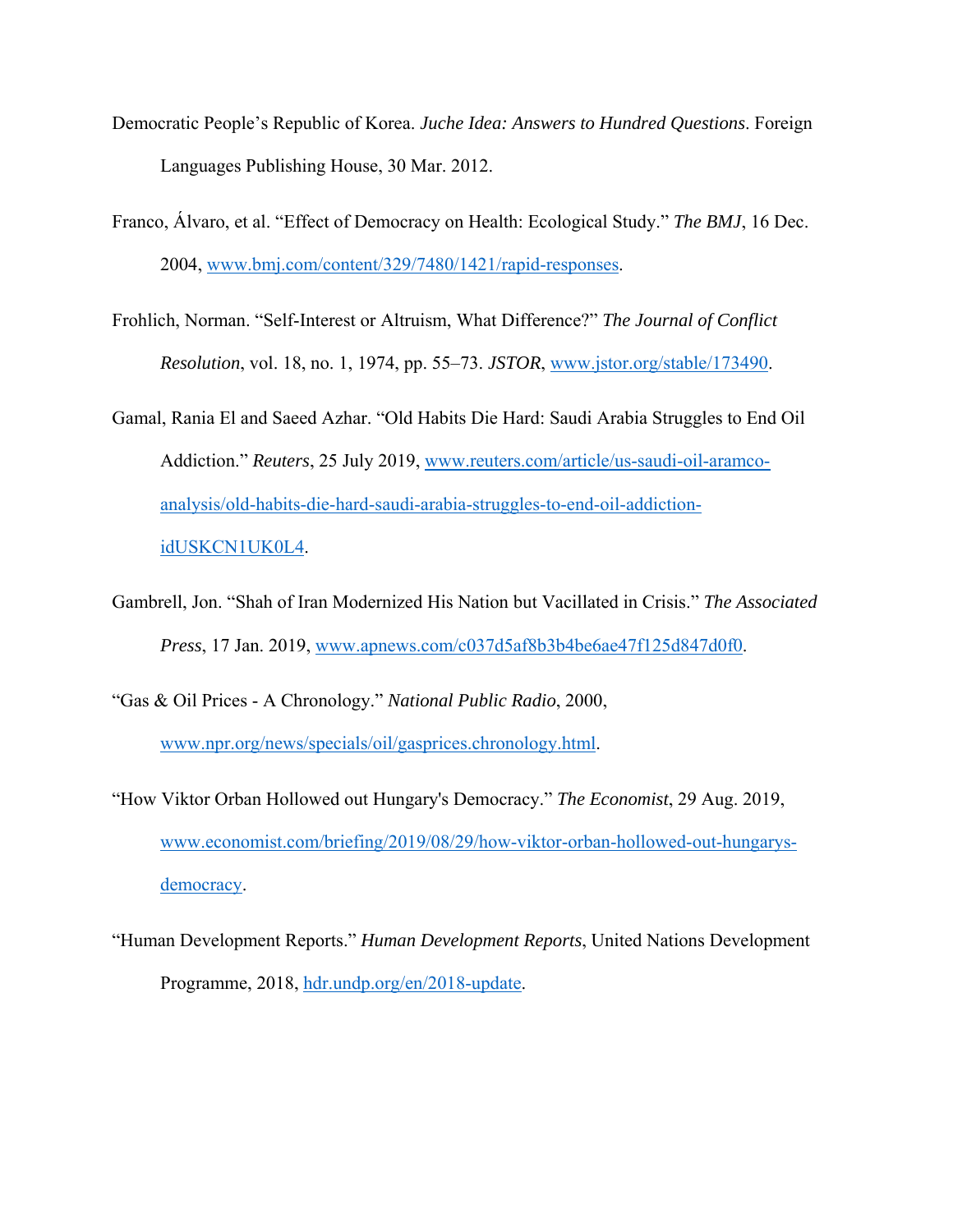- Kohut, Andrew. "From the Archives: How the Watergate Crisis Eroded Public Support for Richard Nixon." *Pew Research Center*, 25 Sept. 2019, www.pewresearch.org/facttank/2019/09/25/how-the-watergate-crisis-eroded-public-support-for-richard-nixon/.
- Langdon, S., and Alan H. Gardiner. "The Treaty of Alliance between Ḫattušili, King of the Hittites, and the Pharaoh Ramesses II of Egypt." *The Journal of Egyptian Archaeology*, vol. 6, no. 3, 1920, pp. 179–205. *JSTOR*, www.jstor.org/stable/3853914.
- Lee, Amanda. "China Now Accounts for Some 15 percent of Overall Global Debt." *South China Morning Post*, South China Morning Post Publishers Ltd., 19 July 2019, www.scmp.com/economy/china-economy/article/3018991/chinas-total-debt-rises-over-300-cent-gdp-beijing-loosens.
- "Migrant/Migration." *Social and Human Sciences*, UNESCO, 2019, www.unesco.org/new/en/social-and-human-sciences/themes/internationalmigration/glossary/migrant/.
- O'Connor, Allison, et al. "Central American Immigrants in the United States." *Migration Policy Institute*, 10 Oct. 2019, www.migrationpolicy.org/article/central-american-immigrantsunited-states.
- Puddington, Arch. "Breaking Down Democracy: Goals, Strategies, and Methods of Modern Authoritarians." *Freedom House*, 10 July 2017, freedomhouse.org/report/specialreports/breaking-down-democracy-goals-strategies-and-methods-modern-authoritarians.

"Refugees." *United Nations*, 2019, www.un.org/en/sections/issues-depth/refugees/.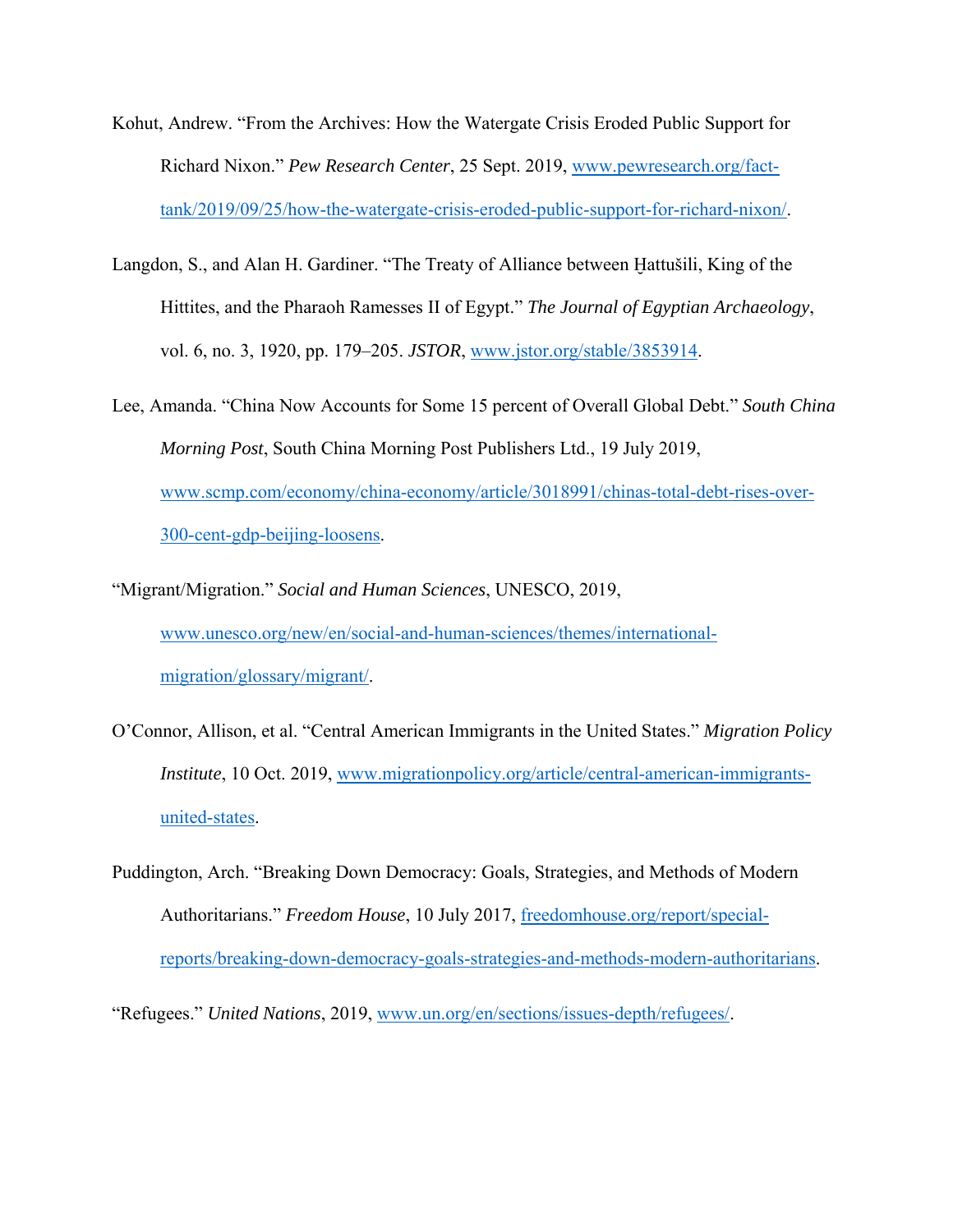- Schoen, John W. "China Bought 500,000 Tons of U.S. Soybeans. But That's Just a Drop in the U.S. Export Bucket." *CNBC*, 12 Dec. 2018, www.cnbc.com/2018/12/12/chinas-soybeanpurchase-just-a-drop-in-the-us-export-bucket.html.
- Shear, Michael D. "Trump Will Withdraw U.S. From Paris Climate Agreement." *The New York Times*, 1 June 2017, www.nytimes.com/2017/06/01/climate/trump-paris-climateagreement.html.
- Smith, Adam. "An Inquiry into the Nature and Causes of the Wealth of Nations." *Project Gutenberg*, 7 Sept. 2019, https://www.gutenberg.org/files/3300/3300-h/3300-h.htm.
- Smyth, Patrick. "Dispute over Migration Brings down Belgian Government." *The Irish Times*, 18 Dec. 2018, www.irishtimes.com/news/world/europe/dispute-over-migration-brings-downbelgian-government-1.3736136.
- "Stopping Illegal Immigration and Securing the Border." *Department of Homeland Security*, 17 Oct. 2019, www.dhs.gov/stopping-illegal-immigration-and-securing-border.
- "Tariff Rate, Applied, Weighted Mean, All Products (%)." The World Bank Group, 2019, data.worldbank.org/indicator/tm.tax.mrch.wm.ar.zs.
- Toharudin, Toni. "Individualism, Nationalism, Ethnocentrism and Authoritarianism." University of Groningen, 2010, hdl.handle.net/11370/9e5f80a9-ed98-412a-b297-afebcce6d8e0.

Torry, Harriet. "Trump Tariffs Are Short-Term Pain Without Long-Term Gain, Economists Say." *The Wall Street Journal*, Dow Jones & Company, 13 June 2019, www.wsj.com/articles/trump-tariffs-are-short-term-pain-without-long-term-gaineconomists-say-11560440436.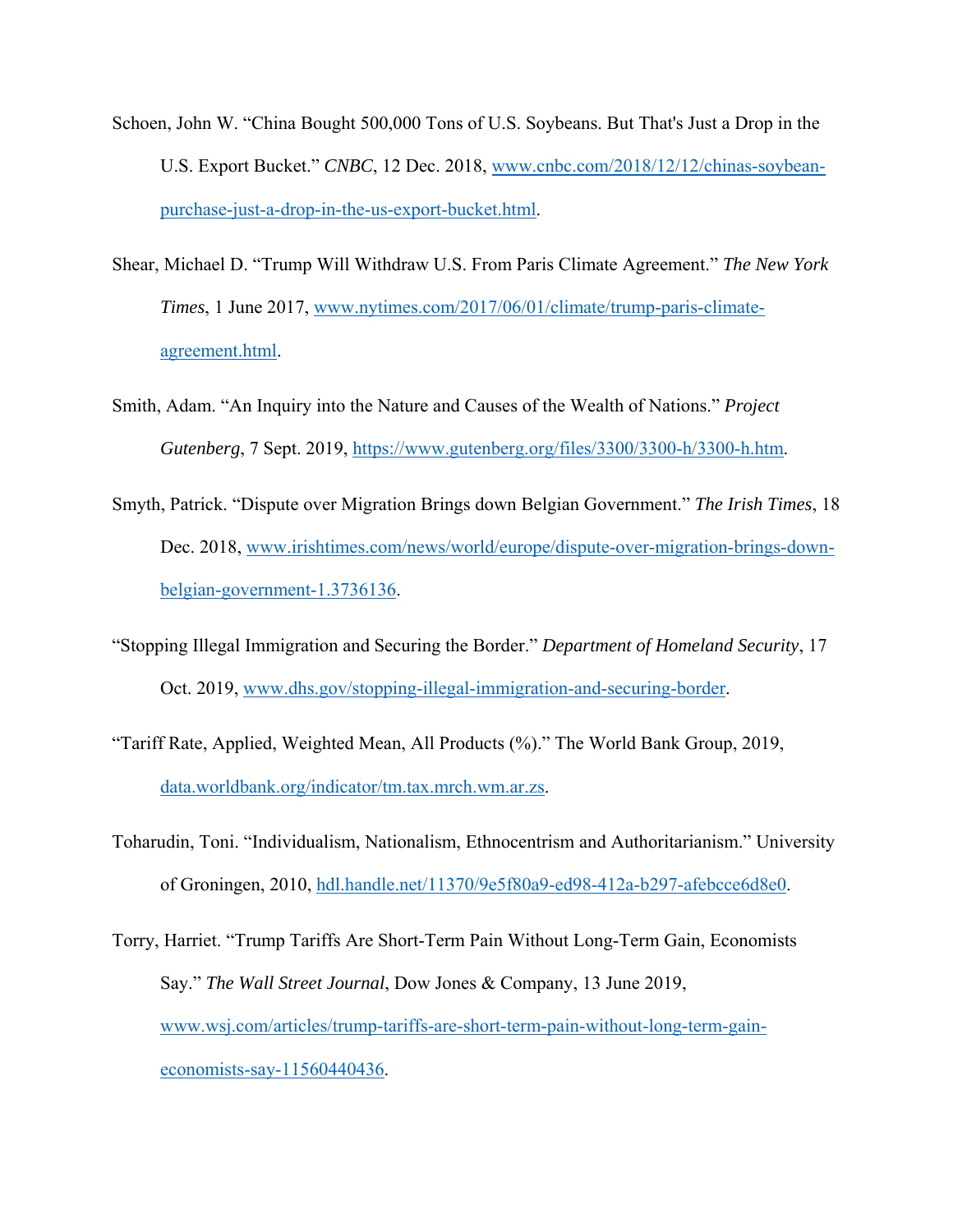Woolaver, Hannah. "From Joining to Leaving: Domestic Law's Role in the International Legal Validity of Treaty Withdrawal." *European Journal of International Law*, Volume 30, Issue 1, February 2019, pp. 73–104, doi.org/10.1093/ejil/chz003.

"World Report 2019: Rights Trends in Syria." *Human Rights Watch*, 23 Jan. 2019,

www.hrw.org/world-report/2019/country-chapters/syria.

"World Bank Group to Extend Current Strategy in Egypt to Maintain Momentum on Reforms." The World Bank Group, 30 Apr. 2019, www.worldbank.org/en/news/pressrelease/2019/04/30/world-bank-group-to-extend-current-strategy-in-egypt-to-maintainmomentum-on-reforms.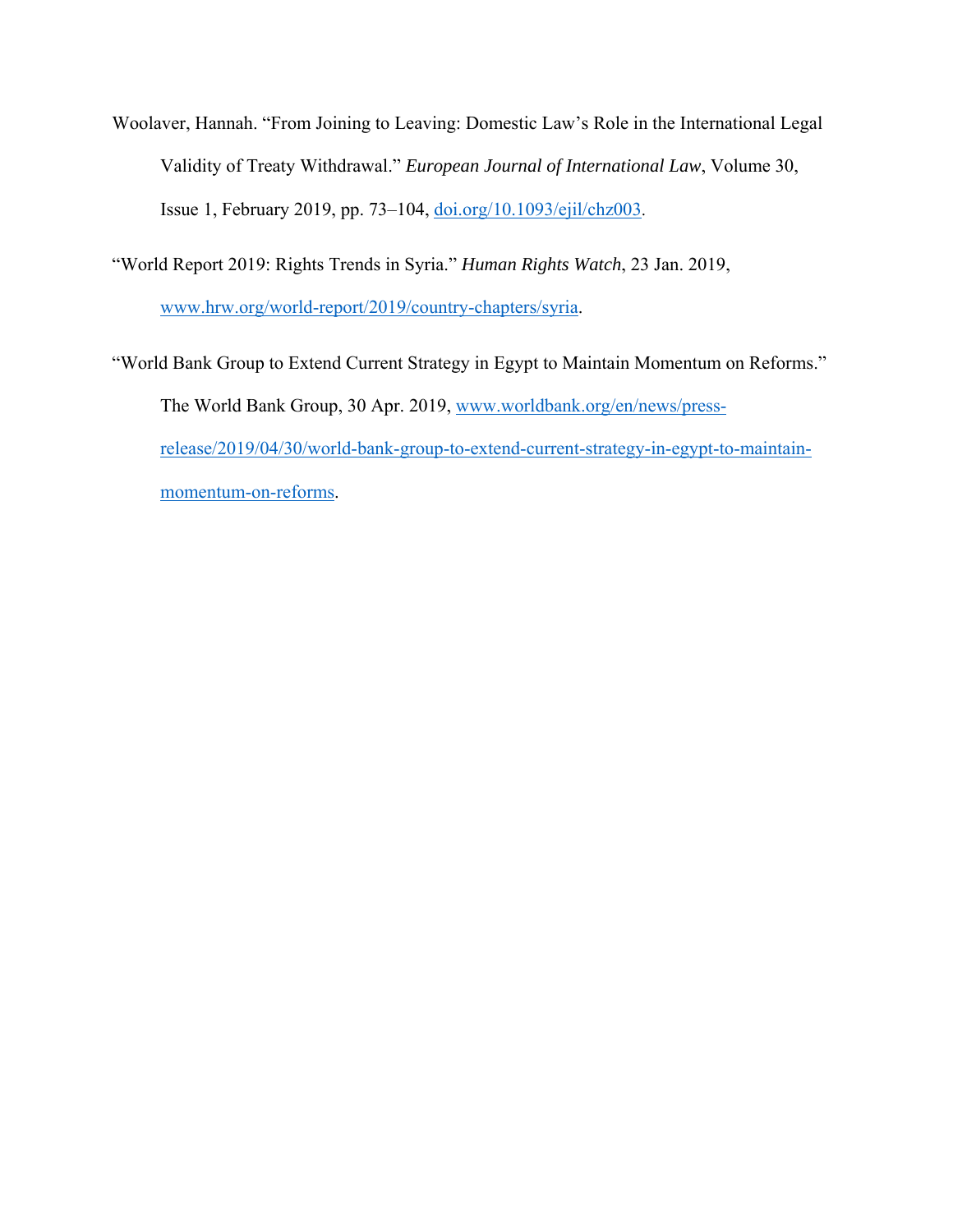# **Team 34 – Negative Constructive**

#### *Introduction*

The renowned jurist Friedmann once responded to Dean Acheson on his point about the importance of national interest "What distinguishes the contemporary problem from that of previous centuries is the desperate urgency of the human condition… 'Cooperate or perish' is a stark fact, not an evangelistic aspiration." (Friedmann)

We firmly stand on the ground that international commitments to migrants should outweigh whatever narrow national self-interest might be.

We agree with the affirmative on the premise that a nation's sovereignty and development are important, however, we believe that narrowly prioritizing these two principles without regard to international cooperation and moral obligation will be harmful.

We believe in the primacy of international law. Indeed, the voluntary subjugation to international law is the ultimate manifestation of a nation's sovereignty, as only a truly sovereign actor can relinquish a part of its sovereignty. This is the basic tenet of international relations. Only when nations adhere to their international commitments can they expect others to do the same.

When human life is in danger, when millions of migrants have their lives and livelihoods at stake, we believe that nations must ensure the livelihoods of every person without discrimination.

In this paper we will refute the arguments brought by the affirmative team and we will proceed to prove that only through upholding the commitment to international law will nations be able to prosper in three substantive arguments:

1. International commitment to migrants must be upheld;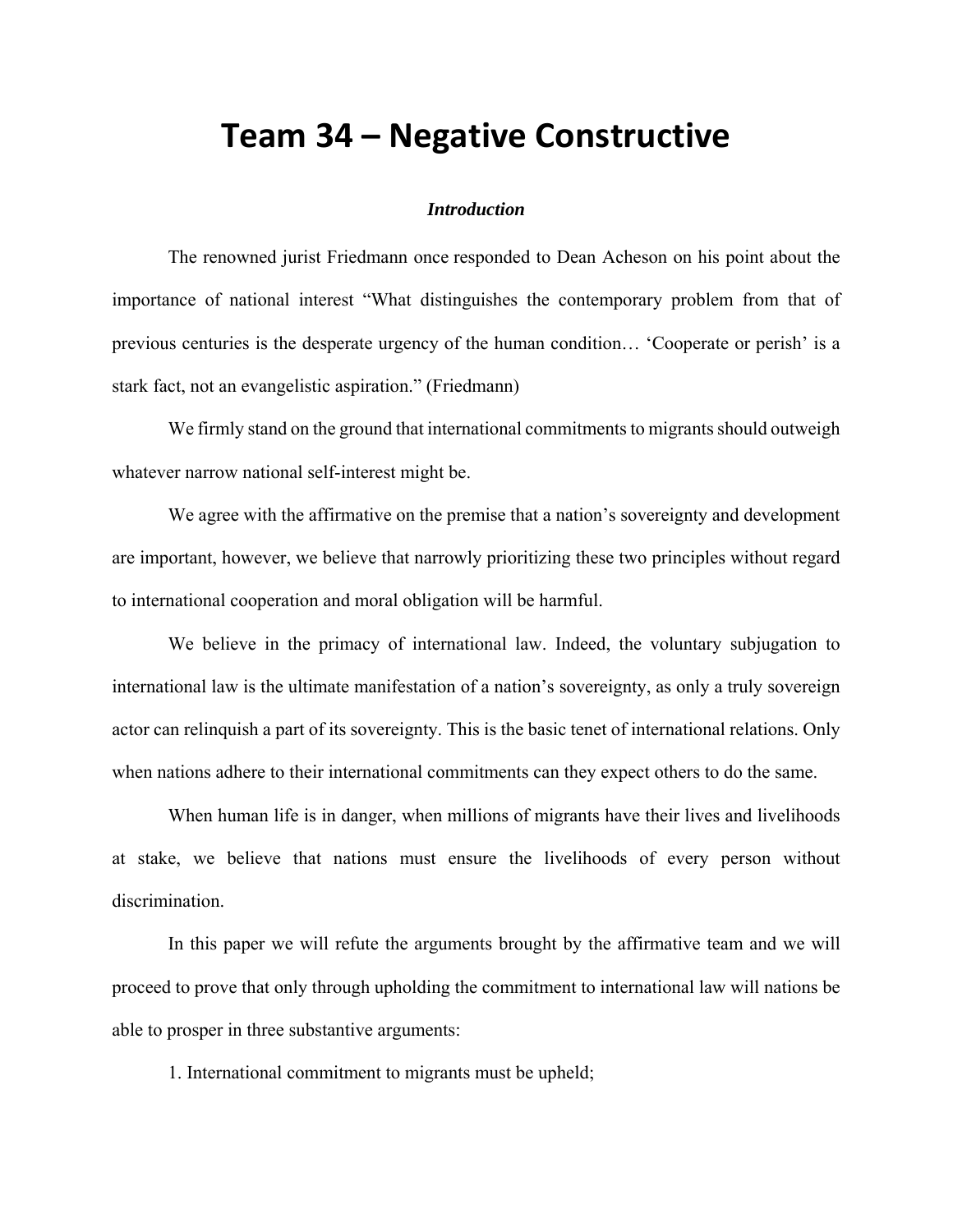2. Migration is conducive to economic growth;

3. Breaking the international commitments toward migrants will negatively affect the international standing of the offending nation.

#### **Argument I. International commitment to migrants must be upheld**

1. Primacy of international law.

"The right of entering into international engagements is an attribute of State sovereignty" (S.S.Wimbledon). This means that international affairs of a nation or fulfilling its duties according to the international law are crucial to sovereignty. We frame this motion as a discussion of whether states should abide by the commitments that they made freely in the exercise of their full sovereignty. Therefore, whenever we talk about obligations we mean that (i) the country acceded to the instrument; or (ii) the norm in question is part of customary international law and is binding on all nations.

Today, the most important international documents pertaining to migrants are:

- a. The 1951 Refugee Convention (and its amendment from 1967). This legally binding treaty gives refugees an important right - the right to not be sent back home into harm's way, except under extreme circumstances (Holly Yan)
- b. New York Declaration for Refugees and Migrants (New York Declaration) unanimously adopted by the United Nations General Assembly in 2016.

According to these documents, nations pledged to provide migrants the same standards of treatment enjoyed by other foreign nationals in a given country and, in many cases, the same treatment as nationals. The Refugee Convention is a legally binding documents and any breach of its provisions goes against the most fundamental principle of international law "Pacta sunt servanda." (agreements must be kept)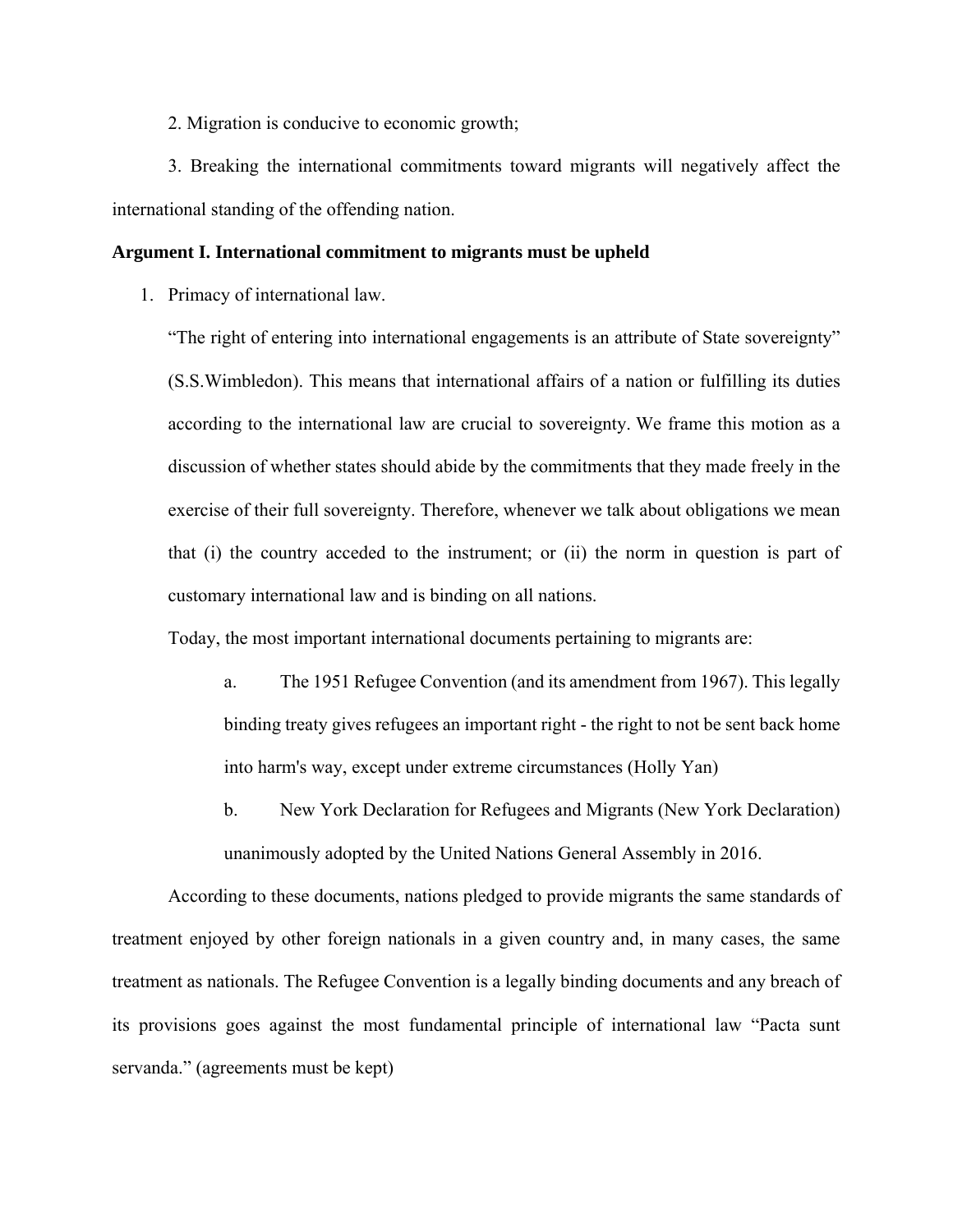As for the New York Declaration, we firmly believe that it represents a binding international custom under Article 39(1)(b) of the Statute of the International Court of Justice  $(ICJ).$ 

#### **2. Human life is sacred**

As the Universal Declaration of Human Rights says, "All human beings are born free and equal in dignity and rights. They are endowed with reason and conscience and should act towards one another in a spirit of brotherhood." No matter what nationality you were born into every human has the right to life, liberty, and security (UDHR).

While we live in peace, immersed in our own bubbles of privilege, on the other side of the globe millions of people are forced to flee their homes because if they stay the prospect of them waking up the next day is never guaranteed. Their homes are ravaged by bloodshed, their families are torn apart, and the very idea of having food for their children is a fantasy. By the end of 2018, a record of 70.8 million people had been forcibly displaced by war, persecution and other violence worldwide (Global Trends Forced Displacement in 2018, p2).

We find it demeaning to think of nations turning away a person in need of help only because they were born on opposite sides of the border. Even in times where a nation's self-interest's outlook to develop their country contradicts its commitment to migrants a nation should value human life over monetary gain. After all, "All humans are alike and all humans are equal. It is just the perception of the eye that sees any different." (Isabella Poretsis)

#### **Argument II. Migration is conducive to economic growth**

There is a big misconception that migrants cause economic disasters in their host countries. In fact, migrants play a key role in improving the economy of their host countries. The immense economic benefits that follow immigration are threefold: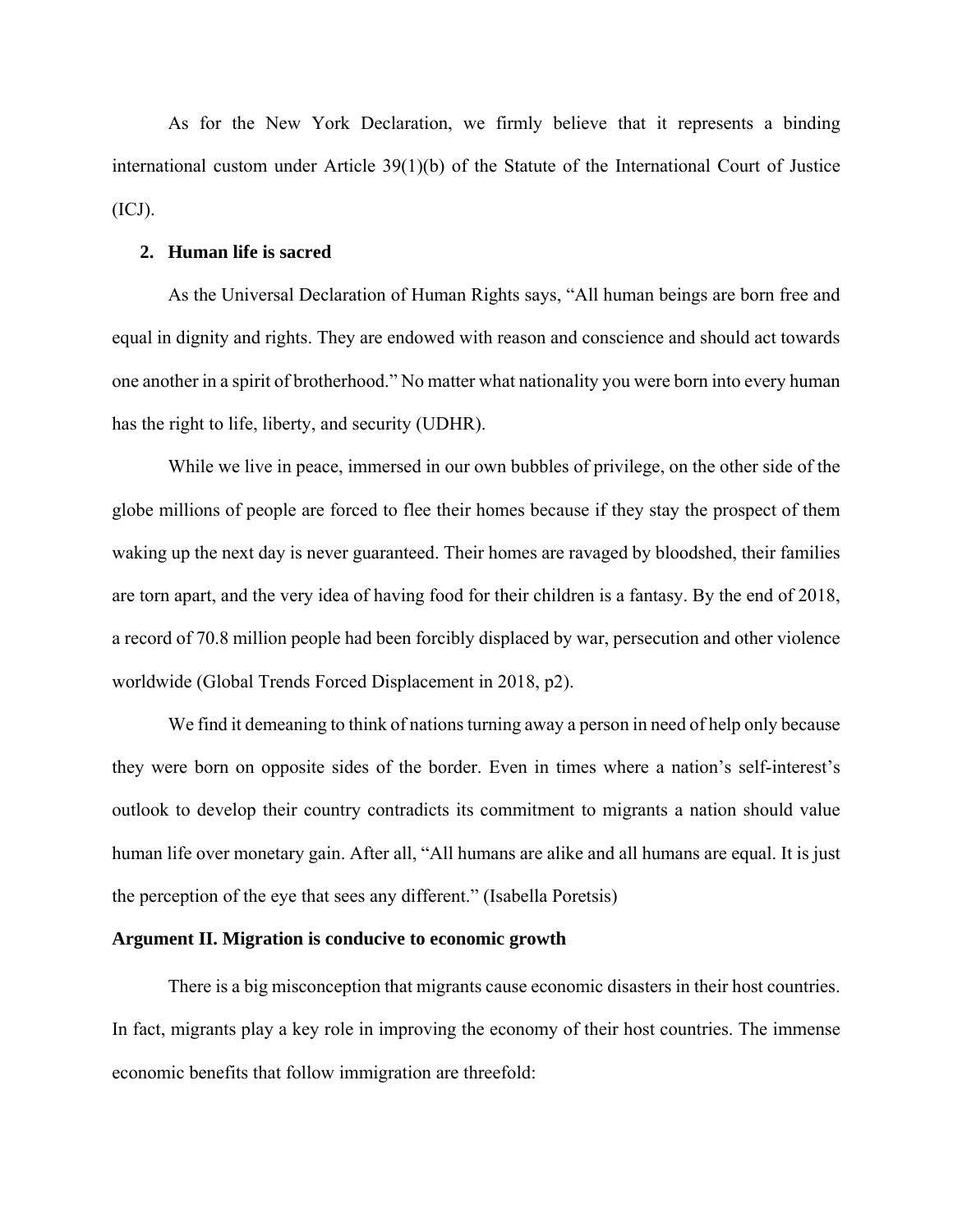- **1.** The need of blue-collared workers will be filled by migrants In the US, there is an undeniable need for labor workers. 7.4 million jobs are open and only 6 million people are looking for work (Alexia Campbell). In Germany, about 260,000 people would have to migrate to Germany and enter the labor market in order to meet the shortage of workers (Florence Schulz). Once settled in Germany, refugees actively take language courses and look for opportunities to enter the labor force. Almost 35 percent of refugees who had arrived in Germany in 2015 had a job by October 2018, compared with 20 percent the previous year (Federal Office for Migration and Refugees). This shows how even refugees work in the host country, not only economic migrants.
- **2.** Migrants bring new skills More than half of US startups valued at \$1 billion and above were founded by at least one immigrant (National Foundation for American Policy in 2016). This example clearly illustrates that migrants have the full potential to carry innovations with them to their host country.
- **3.** Migrants help grow the GDP Although the world's estimated 266 million migrants comprise only about 3.4% of the global population, they contribute more that 9% of GDP (World Economic Forum).
- **4.** Migrants solve aging societies A world without immigration is a world where countries' population dissipates in the near future. The UK's median age is at 40.5, Sweden's average age is at 41.2. On the other hand, the median age in Iraq is 19 and 24 in Libya(Kenneth Rapoza). The labor force in Germany is estimated to shrink by a third, or around 16 million people, by 2060 without immigration. (Deutsche Welle) Japan's rural population is expected to plunge another 17% in by 2030. Further out, the decline will steepen, with the population falling by 2% per year in the 2030s. (Yuko Takeo) The lack of working-age citizens is a huge risk because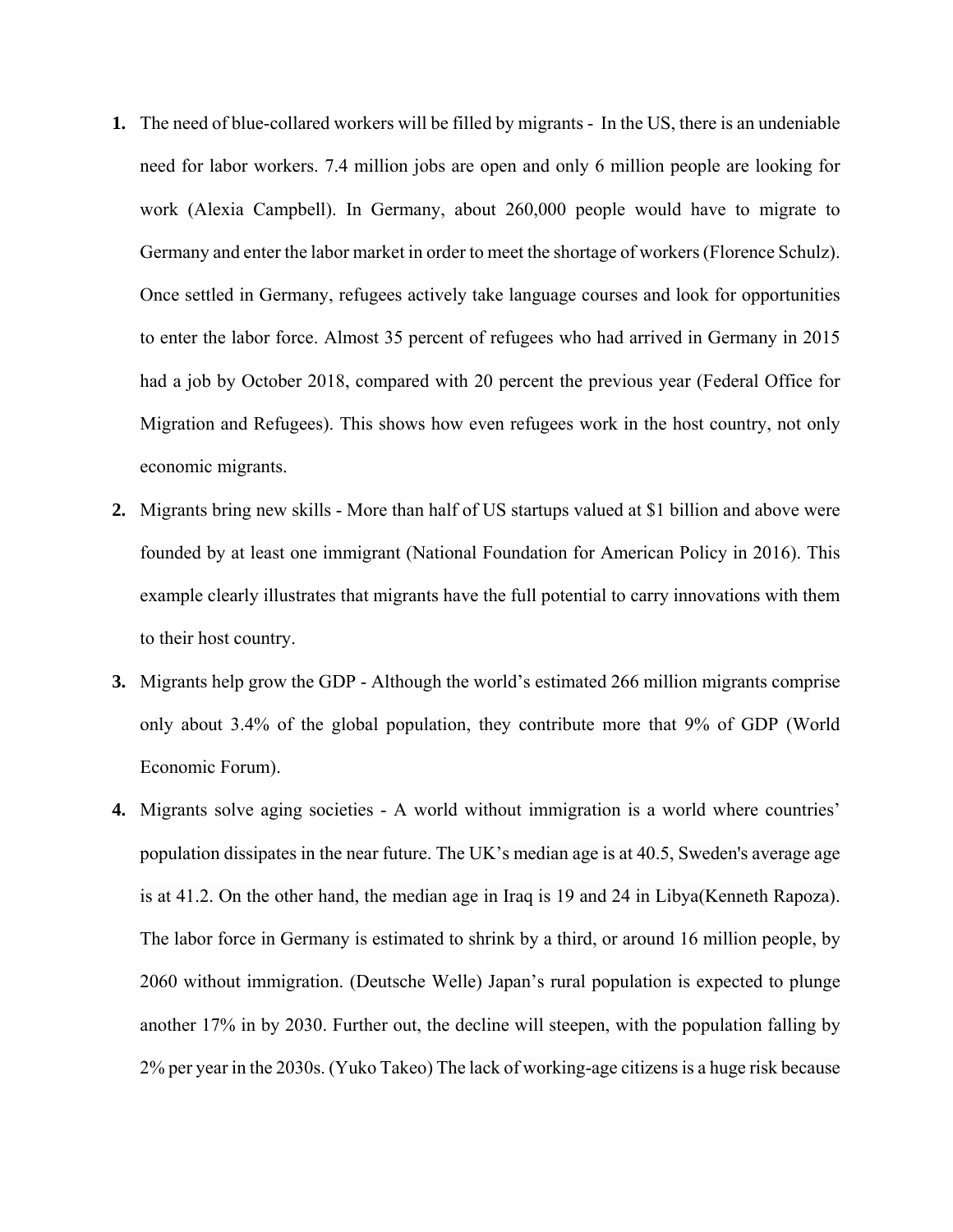if it escalates these countries will be unable to even pay the retirement pensions for their aged society. Migrants will mitigate this issue by being an active member of the society. Immigrants paid, in 2014, an estimated \$223.6bln in federal taxes in the US (\$123.7bln for Social Security; \$32.9bln for Medicare). On the state and local level, immigrants paid \$104.6bln in taxes. A staggering total of \$328.2bln in taxes (National Immigration Forum)!

#### **Argument III. International relations**

International relations are essential to a nation because without maintaining a healthy relationship with other countries, it would not be able to receive support from other countries and participate in international events at any time. Interstate relations are based on mutual expectation that each nation follows the rules. When breached, there are multiple ways in which international law is enforced, including: coercive methods such as public pressure for compliance, national courts and coercive methods from other states (Damrosch).

The recalcintrance of some Eastern European countries to the European Union's (EU) policy to welcome migrants led to a backlash from their EU partners. Emmanuel Macron, the president of France, supported financial sanctions against those refusing to accept migrants. *(France 24)* "We can't have countries that benefit hugely from EU solidarity and claim national self-interest when it comes to the issue of migrants," he said, adding "I am in favor of sanctions being imposed in the event of no cooperation." This clearly indicates that not accepting migrants divides countries into two opposites (pro-migration and anti-migration), thus putting the international relationships between countries at risk.

Another example can be seen from the bitter tension between other European countries. After the Italian government had decided to allow private charity ships to disembark migrants rescued at sea, Hungarian Foreign Minister Peter Szijjarto criticized it severely because he thought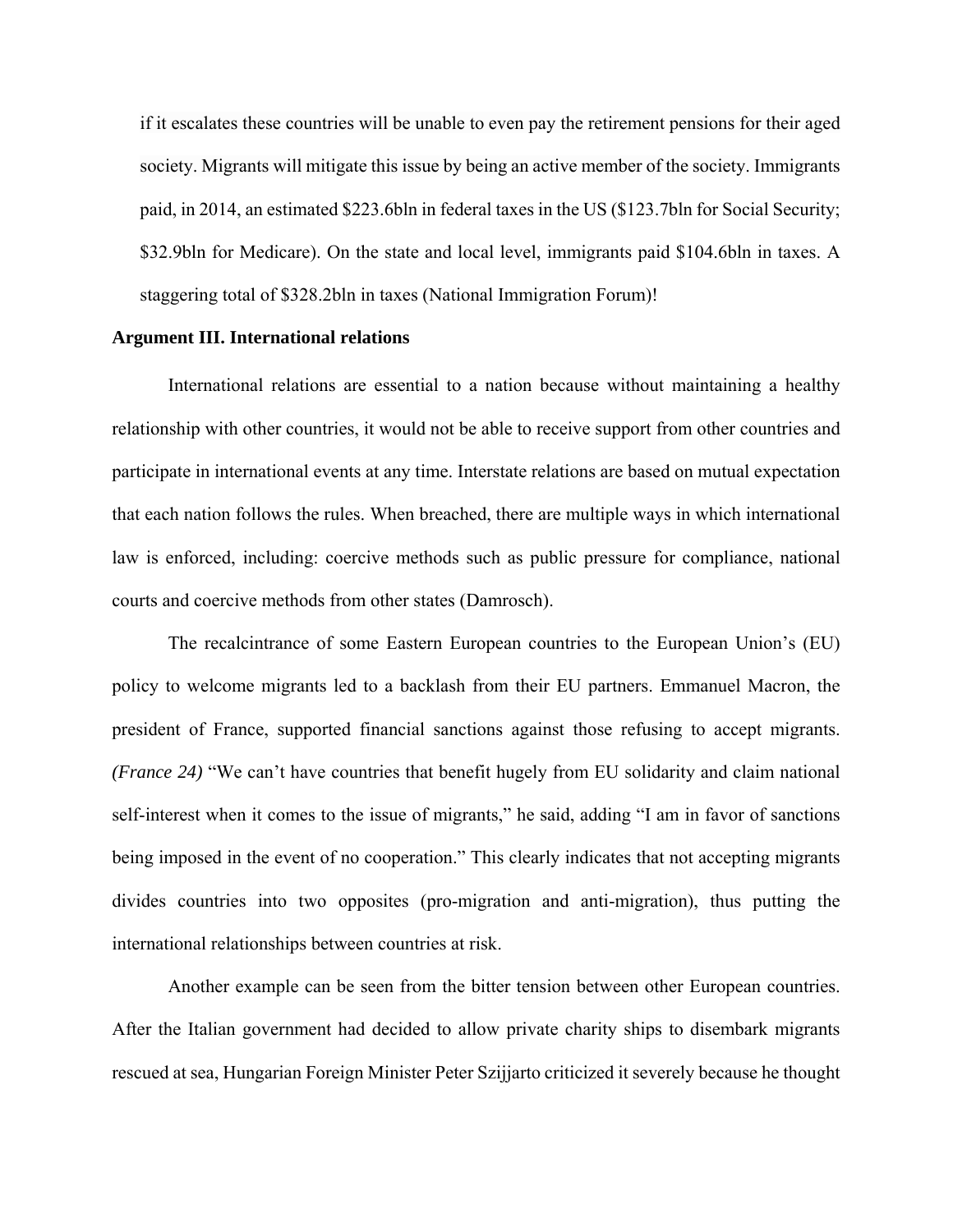that this move would be deplorable and dangerous (Jamie Dettmer). In response, Italian officials have called for sanctions for EU member states who refuse to take in migrants under any proposed redistribution scheme. Again, this shows how anti-migration countries risk good relations and even sanctions for their narrow focus on self-interest when it comes to migrants.

#### **Rebuttals**

#### **The Inability to Commit**

The affirmative team ran its argument on two levels: democratic and authoritarian states.

- a. They stated that democratic nations have "constant changes in priority" and they are unable to commit to policies "over long periods of time." They gave the example of the US pulling out of the Paris agreement. We disagree. For the affirmative's argument and the example of the Paris agreement to stand in the context of this motion, it should have proven:
	- That if not ALL, then a majority of the democratic nations Canada, France, UK etc - pulled out of the climate change compact because its stipulations were too onerous on the developed nations and, therefore, went against their self-interest. A single example, even if it is about a nation as important as the US, is insufficient to prove a general pattern of behavior that characterizes democracies vis-a-vis their international obligations;
	- The affirmative fails to mention that the decision of the Trump administration to pull out of the Paris Agreement was faced with heavy criticism straining the relations with the allies (Brendan Guy). In other words, the negative effects from point of view of diplomatic relations were massively negative as we explained earlier.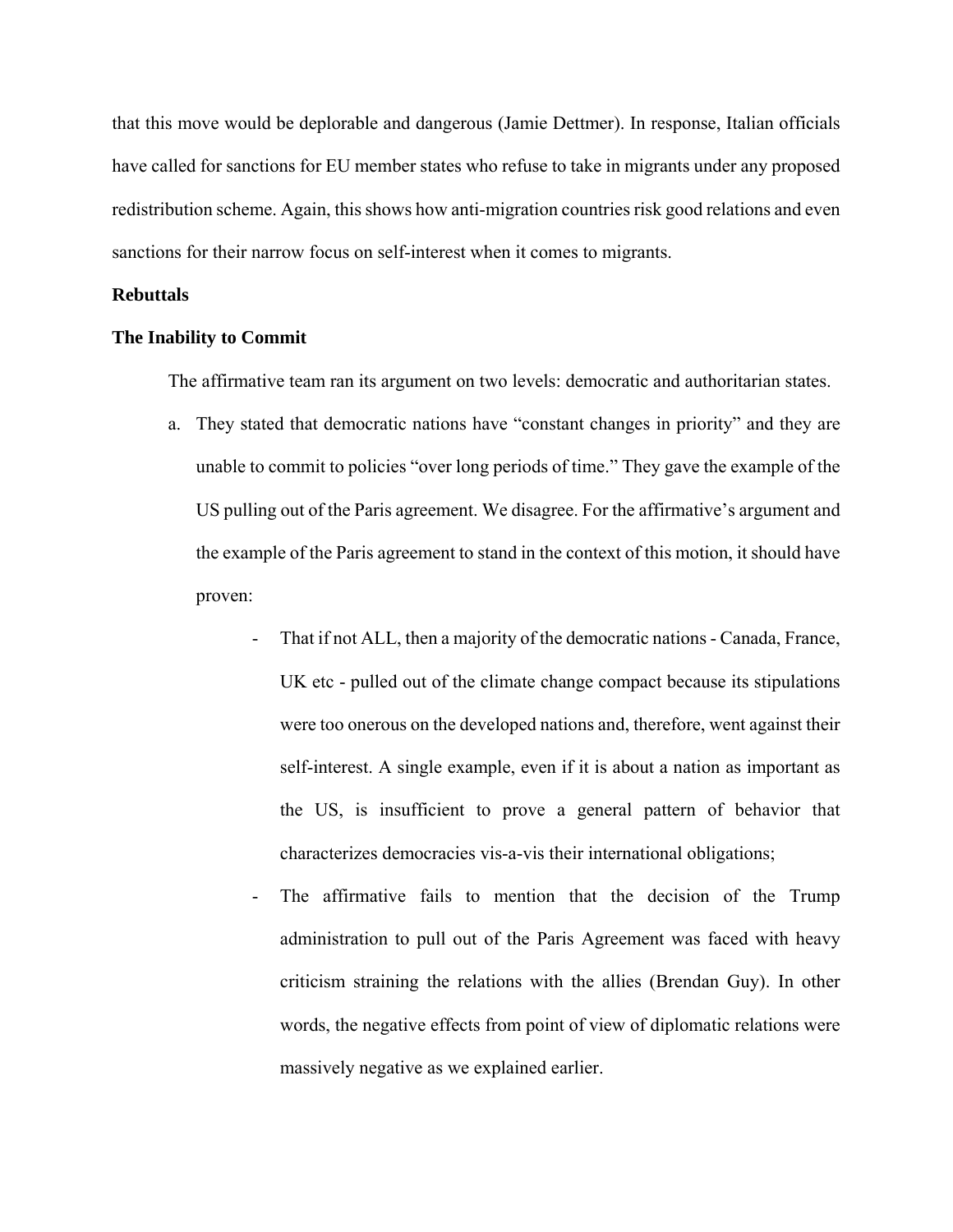- Even if we follow the affirmative's narrative, though the governments change throughout the time, the people stay for as long as they live and their values remain on the ground forever. Therefore, we believe that the country's priority and values will stay the same making it possible for that country to commit to a law for a long time.
- 2. The affirmative has argued that international obligations pose immediate danger of "demolishing" the country's political stability. Their example to support the claim was the case of Belgium when the decision to sign the Global Compact on Migration was met with fierce domestic opposition leading to a resignation of a major political party from the governing coalition, and in turn, failure to sign the agreement (Georgi Gotev). We would like to remind the affirmative team that this motion is about international obligations that nations had agreed upon; the Belgian example, therefore, is irrelevant because as a result of the controversy the country decided not to sign up for the compact, and NOT to violate or scale back on its pre-existing international obligations toward migrants.
- 3. They argue that authoritarian countries are unable to follow their commitments to migrants because they have domestic economic instability, hold a status of an international pariah, and have lower life expectancies and health outcomes than freer nations. Two points of response:
	- a. The affirmative team brings to the table an argument about the relative economic vulnerability of authoritarian regimes. They extensively explain the inner workings of the DPRK's political system, natural resource dependence of most authoritarian countries, and how even nations like Singapore, while not dependent on the commodities' price swings, are still vulnerable to economic cycles of democratic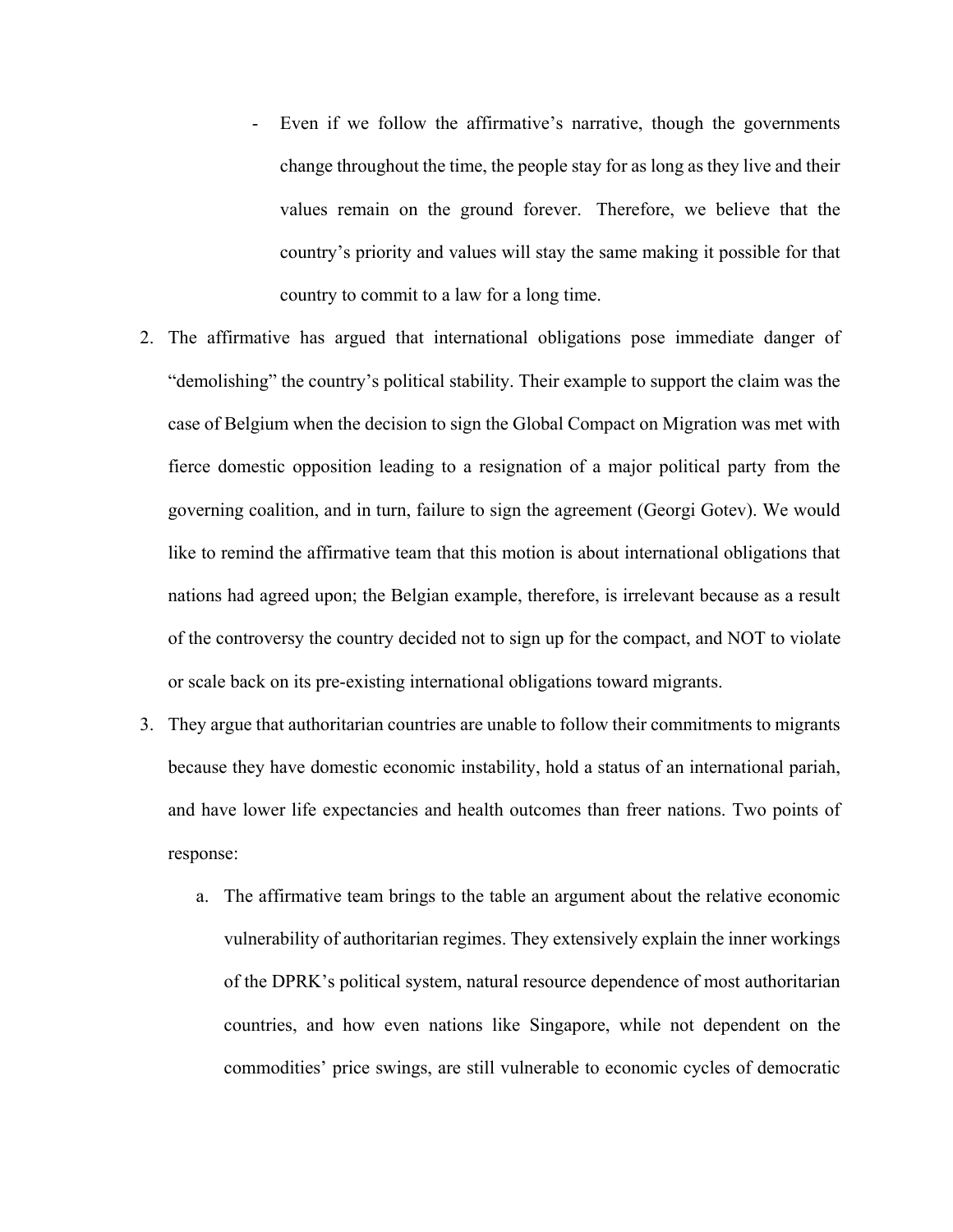nations. We don't argue with what we see as a rather vague and overgeneralized portrayal of the economies of so-called authoritarian regimes; however, we don't see how this argument is in anyway relevant in this motion, especially since the affirmative team never gave specific mechanism as to why an economic instability would always make "*the domestic economic instability that is inherent in an authoritarian regime prevents long-lasting and effective commitments."* Even if it were true, our team posits that (i) taking the other team on its best case that economic considerations should always rule supreme, and (ii) given that our opponents agree that authoritarian regimes uniquely rely on trade and cooperation with democratic nations, a grave violation of international commitments toward migrants will result in disruption of trade ties, diplomatic isolation, and even sanctions, therefore such countries are far more likely to abide by their commitments.

b. Even if the country is suffering from economic instability as the affirmative argues, we have to consider that the migrants are at a huge risk right now. We don't have the time to wait for all countries to become economically stable because the plight of the migrants is immediate and urgent.

#### **Self-Interest and Economic Stability**

The affirmative's whole argumentation was hinged on an analogy of free trade and tariffs. However, there is no correlation between "theoretical economics" and commitments to migrants as they are inherently distinct concepts. Even so, if we use their analogy of "misguided tariffs and free trade,'' we believe that free trade is accepting migrants and "protectionist policies" are any actions against migration, NOT vice versa. If migrants were the products in a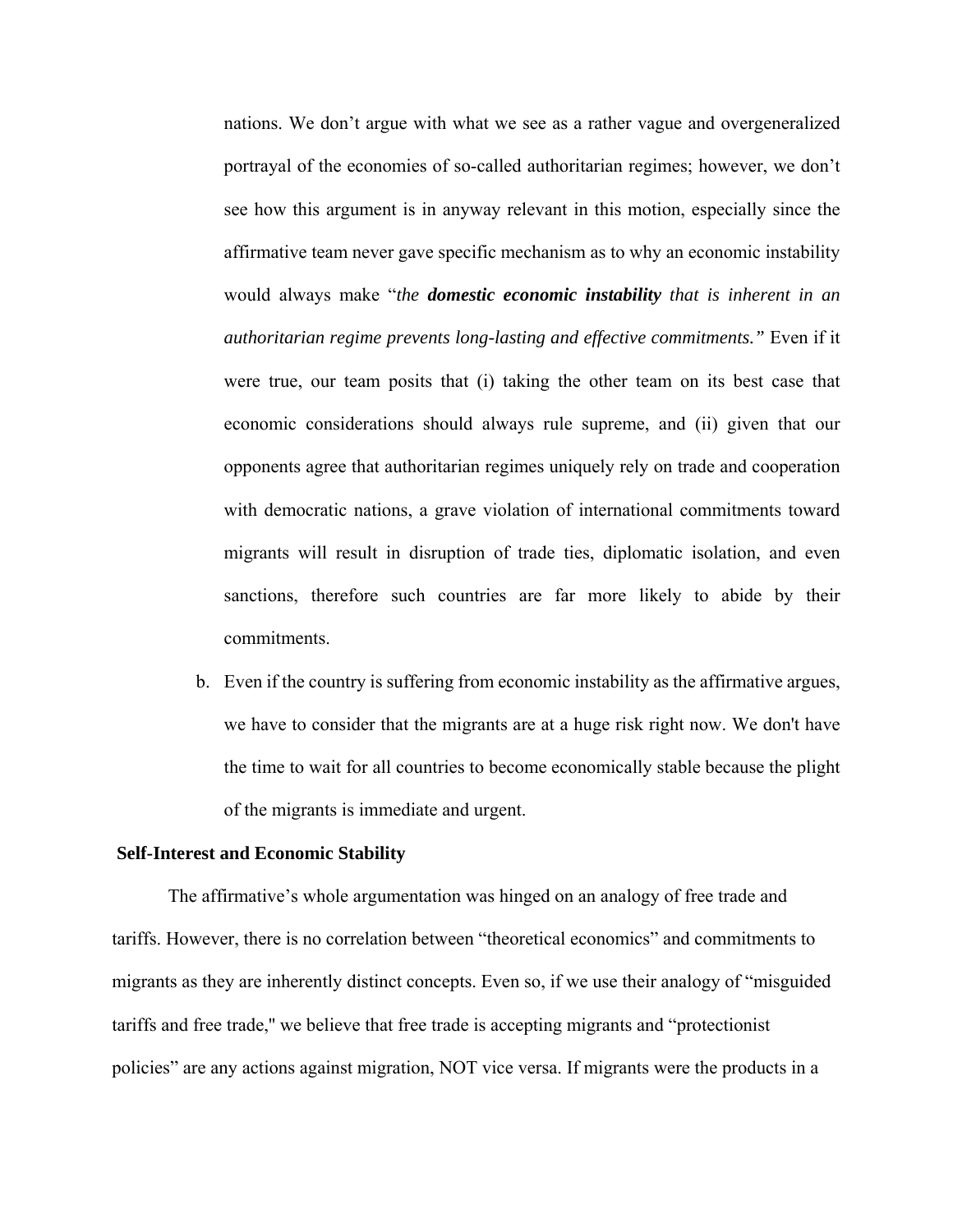market, supporting free trade and not putting any tariff and sanctions is like allowing migrants without much regulation and will ultimately benefit the country as it is a free market that the affirmative advocated for. It is proven that migrants contribute to the economy of the host country by paying taxes and providing workforce. On the other hand, following the affirmative's logic, not following the international agreements or treaties is similar to imposing tariffs and regulations on free trade, thus, holding back the development of the economy. For instance, a study found out that refugee women could generate as much as 1.4 trillion dollars for the annual Global GDP (Chantal Da Silva).

Even if free trade was the country's self-interest, theory of the invisible hand that the affirmative provided is not a guaranteed path to prosperity as the idea of invisible hand itself has never proven right (Jonathan Schleher). A nation must not lean on a non-practical theory to decide the future of millions of lives at the border.

#### **Self-Interest and Political Process**

The affirmative side stated how citizens losing their "political relevance" and the chance to express their self-interest in Egypt. However, we do not see how this point is related to the motion as the affirmative did not point out the effect of migration on the political process of that country.

Lastly, the affirmative side constantly advocated for a global prosperity throughout the whole argument. However, the world that they are creating is not a progressive and developed world. We do not believe that leaving millions of lives on the edge between life and death is not a path to global prosperity.

#### **V Conclusion**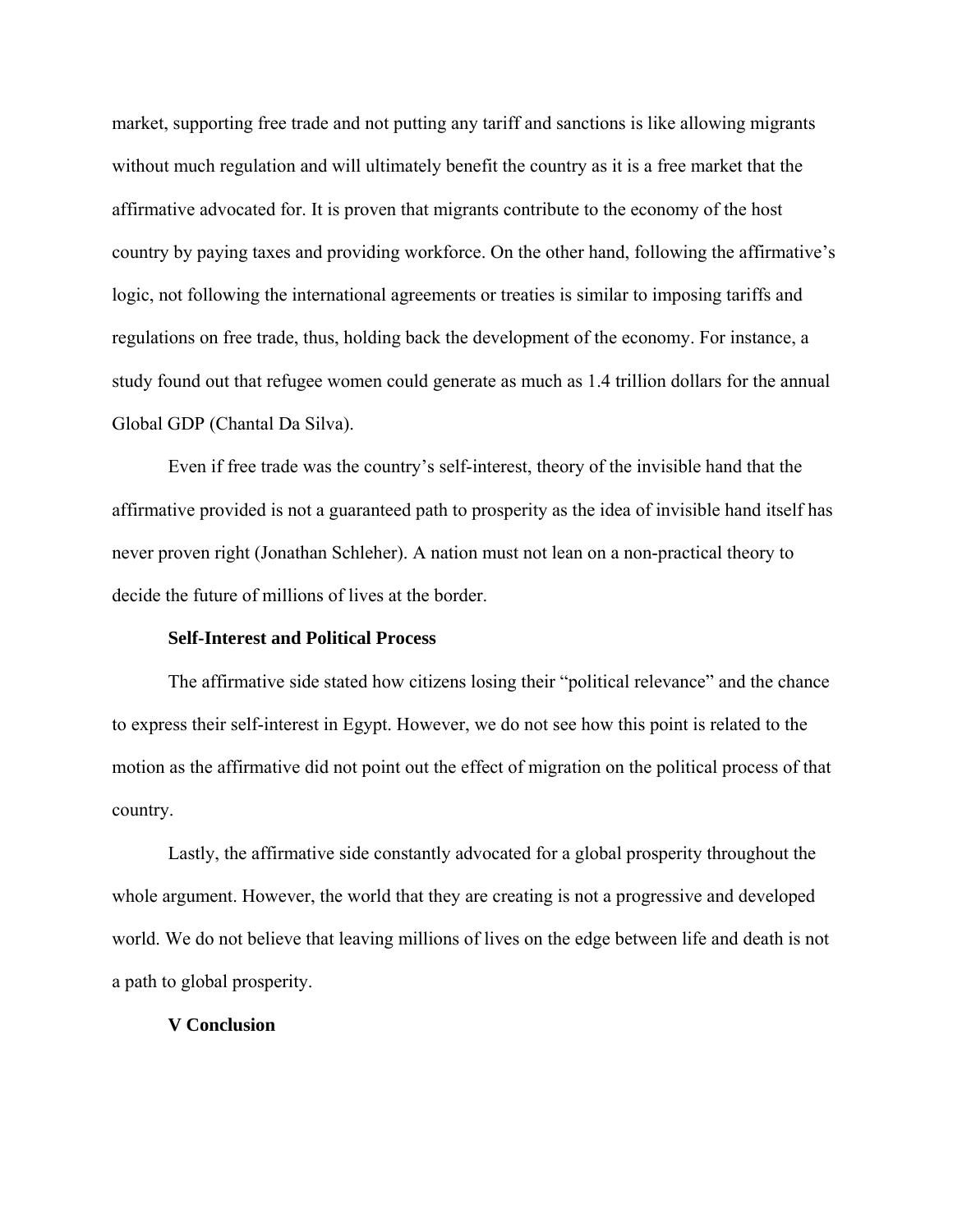In their conclusion, the affirmative wrote "No single nation has the "obligation" to solve world hunger and climate change at once, as no nation can do so." We agree; this is exactly why our team believes that a world with international cooperation and empathy for others is a better world. Binding to international law that acts for global survival and prospering is the right path to the prosperity of the human race (Henkin). Only then would we be able to solve far-ranging issues as a global community.

The affirmative team claimed that international commitment was not feasible. However, we proved to you that nations can sustain both the migrants and the citizens, furthermore, the contributions of migrants can economically benefit the host nation, through taxes and labor. We told you how this benefit is even more important in aging societies.

They stated, "A nation focused on external commitment is unable to muster enough resources to reinforce the home front. This leads to domestic instability and chaos, which decreases security". A gross mischaracterization indeed. Nation's self-interest and international commitments to migrants is not a zero-sum game. The moment one is dropped is the moment where bridges burn and one country alienates itself from the others. We brought migration-related examples on how selfish acts may backfire on nations.

This debate is about the livelihoods of people. Principally, our team is the only team that acknowledges the fact that migrants are equal and deserve a place to live. The affirmative leaves these people in the dark to fend for themselves when they literally do not have food on their tables. We oppose!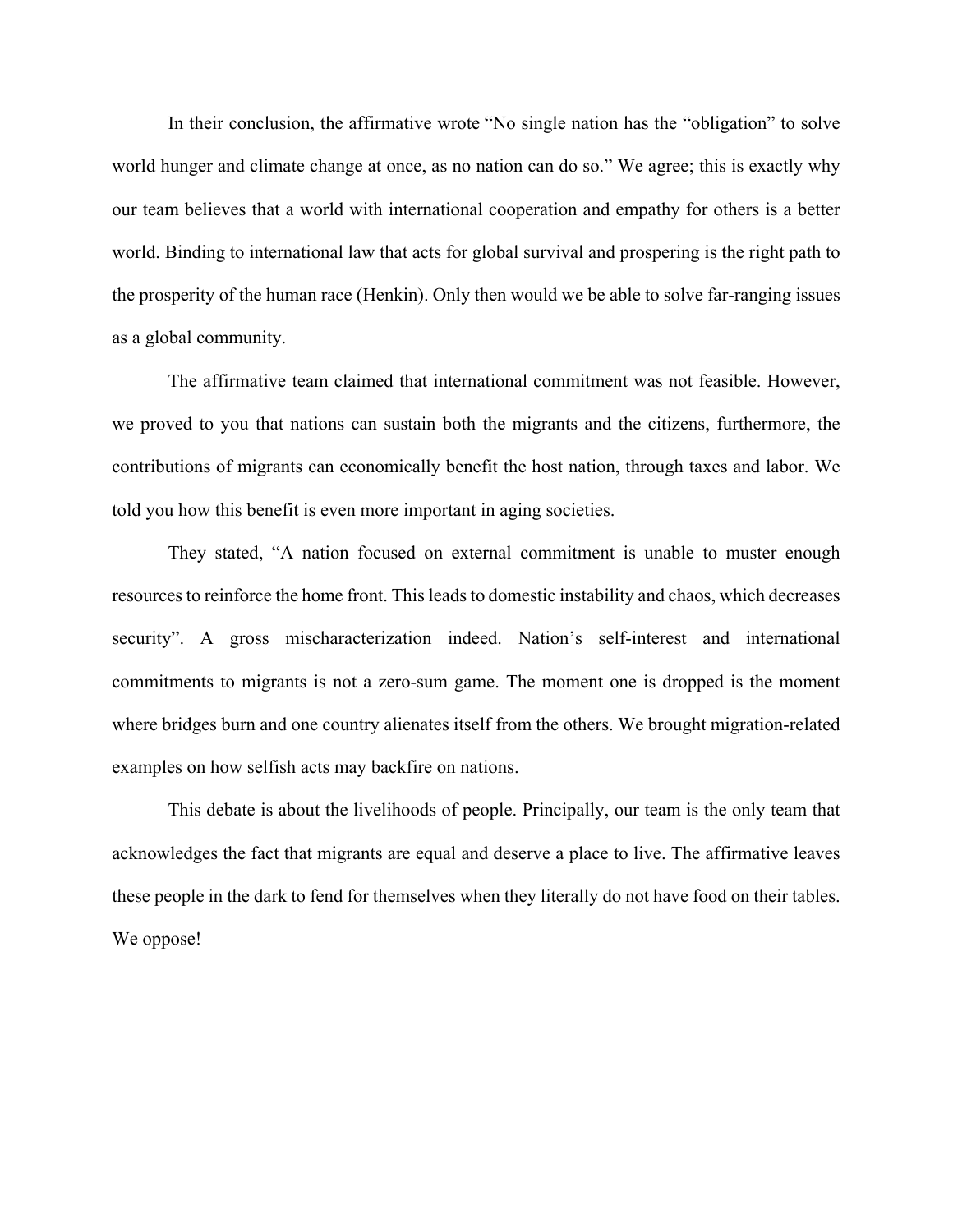#### **Works cited**

- 24, FRANCE. "Macron Backs Sanctions on EU States That Refuse Migrants." *France 24*, France 24, 24 June 2018, https://www.france24.com/en/20180623-macron-francemigrants-sanctions-eu-spain-prime-minister-pedro-sanchez.
- *Bloomberg.com*, Bloomberg, https://www.bloomberg.com/graphics/2019-japan-economy-agingpopulation/.
- Boffey, Daniel. "Migrants Detained in Libya for Profit, Leaked EU Report Reveals." *The Guardian*, Guardian News and Media, 20 Nov. 2019, https://www.theguardian.com/uknews/2019/nov/20/migrants-detained-in-libya-for-profit-leaked-eu-report-reveals.
- Campbell, Alexia Fernández. "The US Labor Shortage, Explained." *Vox*, Vox, 12 Aug. 2019, https://www.vox.com/2019/8/12/20801941/us-labor-shortage-workers-quit.
- Deutsche Welle. "Study: Germany Needs 260,000 Immigrants a Year to Meet Labor Demand: DW: 12.02.2019." *DW.COM*, https://www.dw.com/en/study-germany-needs-260000 immigrants-a-year-to-meet-labor-demand/a-47470731.
- "EU Divided Again on Question of Migrant Burden-Sharing." *Voice of America*, https://www.voanews.com/europe/eu-divided-again-question-migrant-burden-sharing.

*Fachkräfte*, https://www.dihk.de/de/themen-und-positionen/fachkraefte.

for Foundation, Policy American for. *Immigrants Started More Than Half of America's Billion Dollar Startup Companies*.

*Global Trends Force Displacement in 2018*.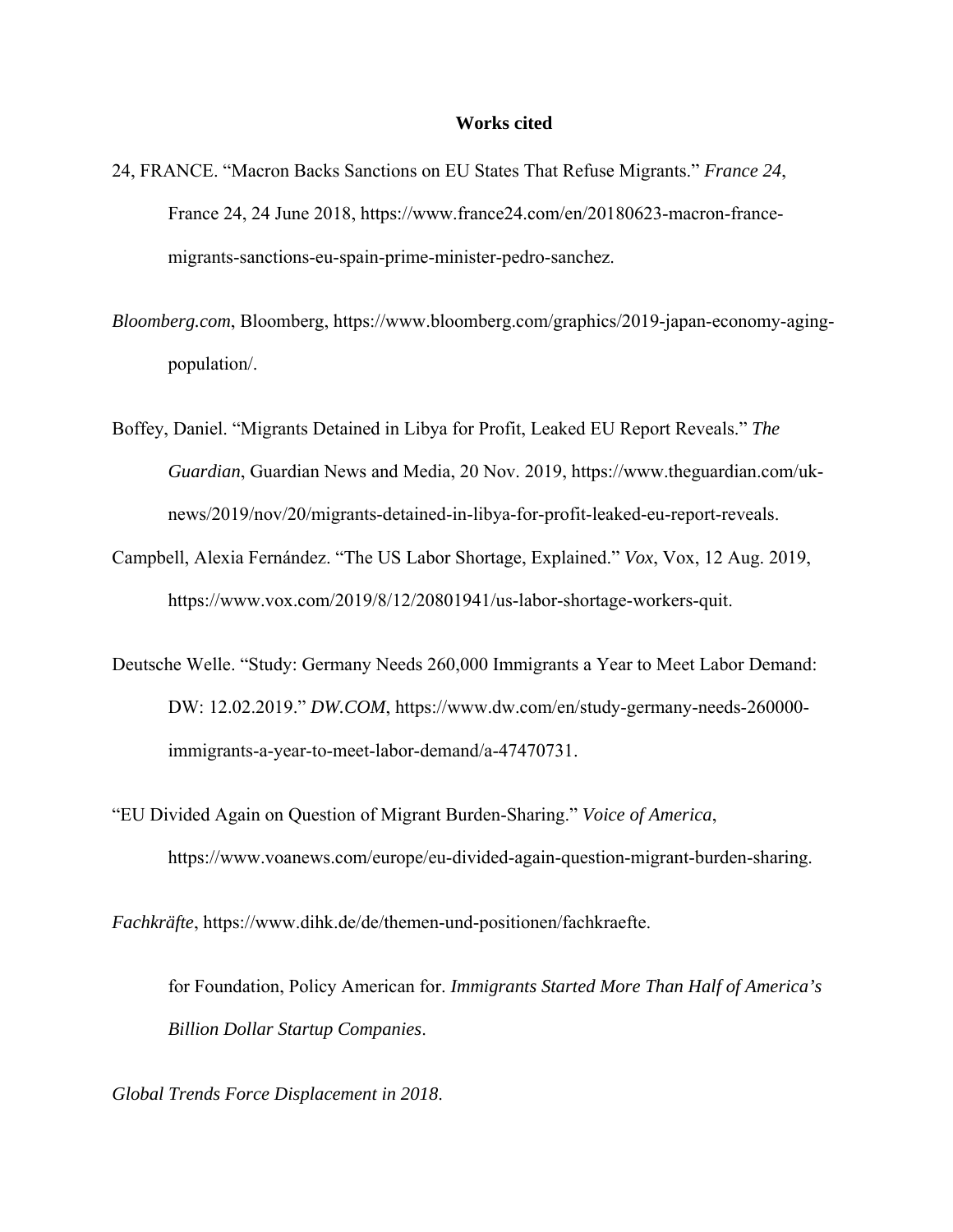- Gotev, Georgi. "Nine EU Members Stay Away from UN Migration Pact." *Www.euractiv.com*, EURACTIV.com, 20 Dec. 2018, https://www.euractiv.com/section/globaleurope/news/nine-eu-members-stay-away-from-un-migration-pact/.
- Guy, Brendan. "Universal Backlash From Leaders on Trump's Paris Blunder." *NRDC*, 13 June 2017, https://www.nrdc.org/experts/universal-backlash-leaders-trumps-paris-blunder.

"Immigrants as Economic Contributors: Immigrant Tax Contributions and Spending Power." *National Immigration Forum*, 6 Sept. 2018, https://immigrationforum.org/article/immigrants-as-economic-contributors-immigrant-

tax-contributions-and-spending-power/.

- Khasru, Syed Munir, and Institute for Policy, Advocacy and Governance. "Migration Benefits All of Us. These Stories Show How." *World Economic Forum*, https://www.weforum.org/agenda/2018/02/here-s-how-migration-can-benefit-us-all/.
- Mohieldin, Mahmoud, et al. "Migration Can Support Economic Development If We Let It. Here's How." *World Economic Forum*, https://www.weforum.org/agenda/2019/03/migration-myths-vs-economic-facts/.
- Rapoza, Kenneth. "Here's Why Europe Really Needs More Immigrants." *Forbes*, Forbes Magazine, 16 Aug. 2017, https://www.forbes.com/sites/kenrapoza/2017/08/15/hereswhy-europe-really-needs-more-immigrants/#677849cf4917.
- Schlefer, Jonathan. "There Is No Invisible Hand." *Harvard Business Review*, 23 July 2014, https://hbr.org/2012/04/there-is-no-invisible-hand.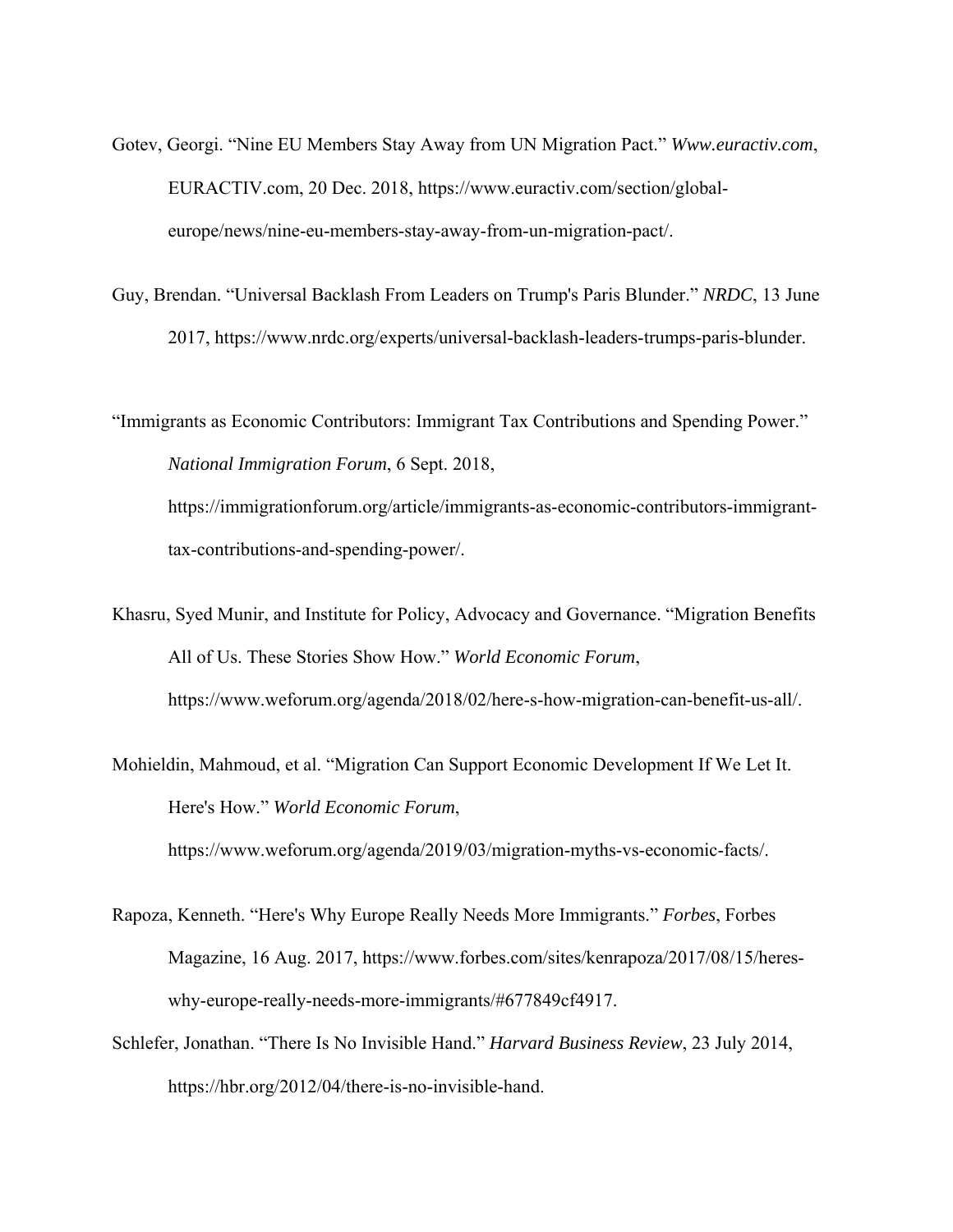Schulz, Florence. "Germany Needs a Quarter of a Million Migrant Workers a Year." *Www.euractiv.com*, EURACTIV.com, 20 Feb. 2019, https://www.euractiv.com/section/economy-jobs/news/germany-needs-a-quarter-of-amillion-migrant-workers-a-year/.

Silva, Chantal Da. "The U.S. Is Missing out on as Much as \$1.6 Billion That Refugee Women Could Be Contributing to the Economy, Study Finds." *Newsweek*, Newsweek, 25 July 2019, https://www.newsweek.com/refugee-women-could-contribute-1-6-billion-u-s-gdp-1451074.

"STATUTE OF THE INTERNATIONAL COURT OF JUSTICE." *Statute of the Court | International Court of Justice*, https://www.icj-cij.org/en/statute.

Telewizja Polska S.A. "Polish Economy Needs Blue Collar Workers: Report." *(Polandin.com)*, https://polandin.com/37920009/polish-economy-needs-blue-collar-workers-report.

*The Economist*, The Economist Newspaper,

https://infographics.economist.com/2018/DemocracyIndex/.

*The Role Of International Law In The Conduct Of International Affairs*. 1965.

Timofeychev, Alexey. "Is Russia on the Brink of a Migration Crisis?" *Russia Beyond*, 18 Feb. 2019, https://www.rbth.com/lifestyle/329990-has-russia-migration-crisis.

United Nations. "New York Declaration for Refugees and Migrants." *UNHCR*,

https://www.unhcr.org/new-york-declaration-for-refugees-and-migrants.html.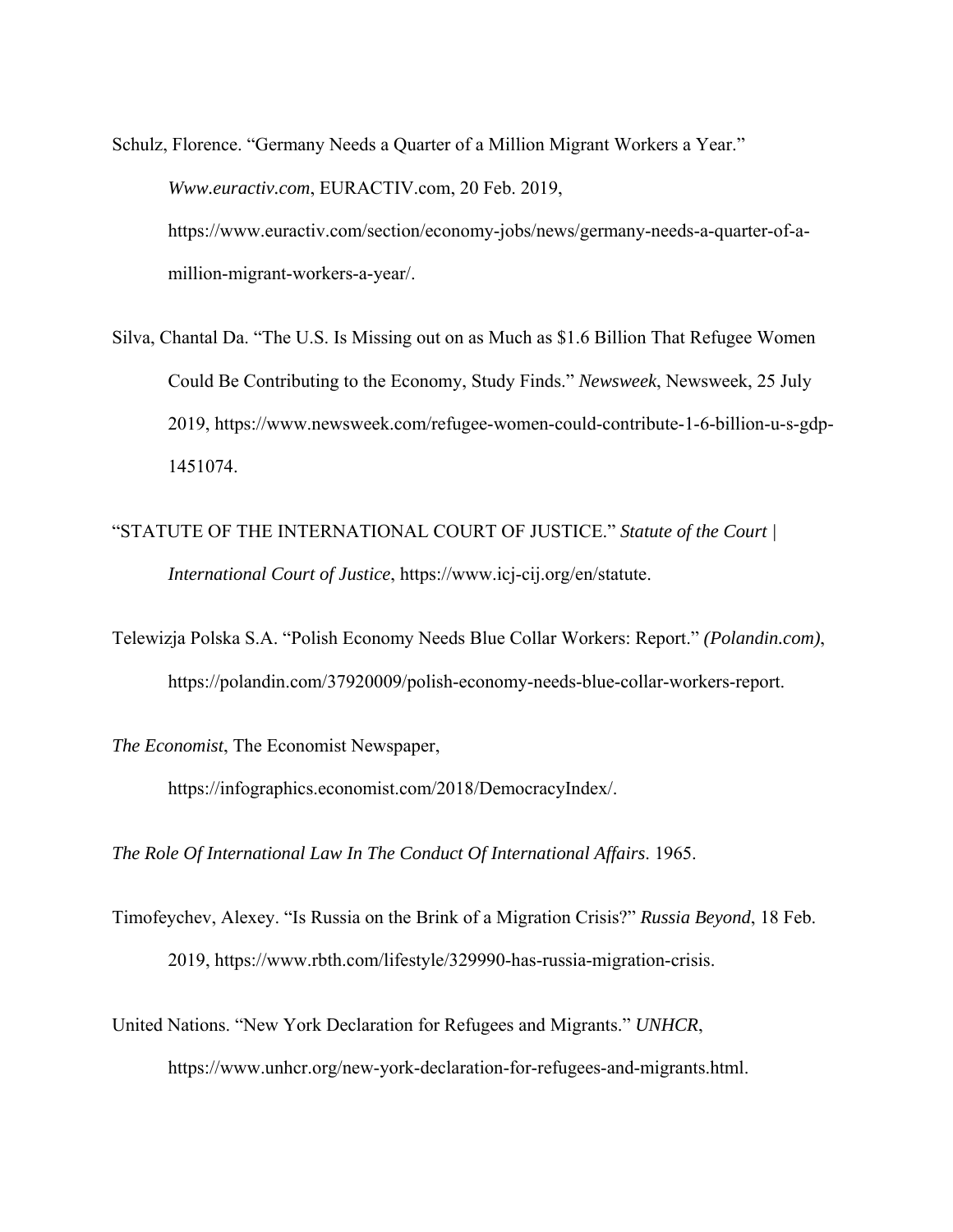"Universal Declaration of Human Rights." *United Nations*, United Nations,

https://www.un.org/en/universal-declaration-human-rights/index.html.

Wimbledon, S S. "Global Compact for Migration." *International Organization for Migration*, 25 Jan. 2019, https://www.iom.int/global-compact-migration.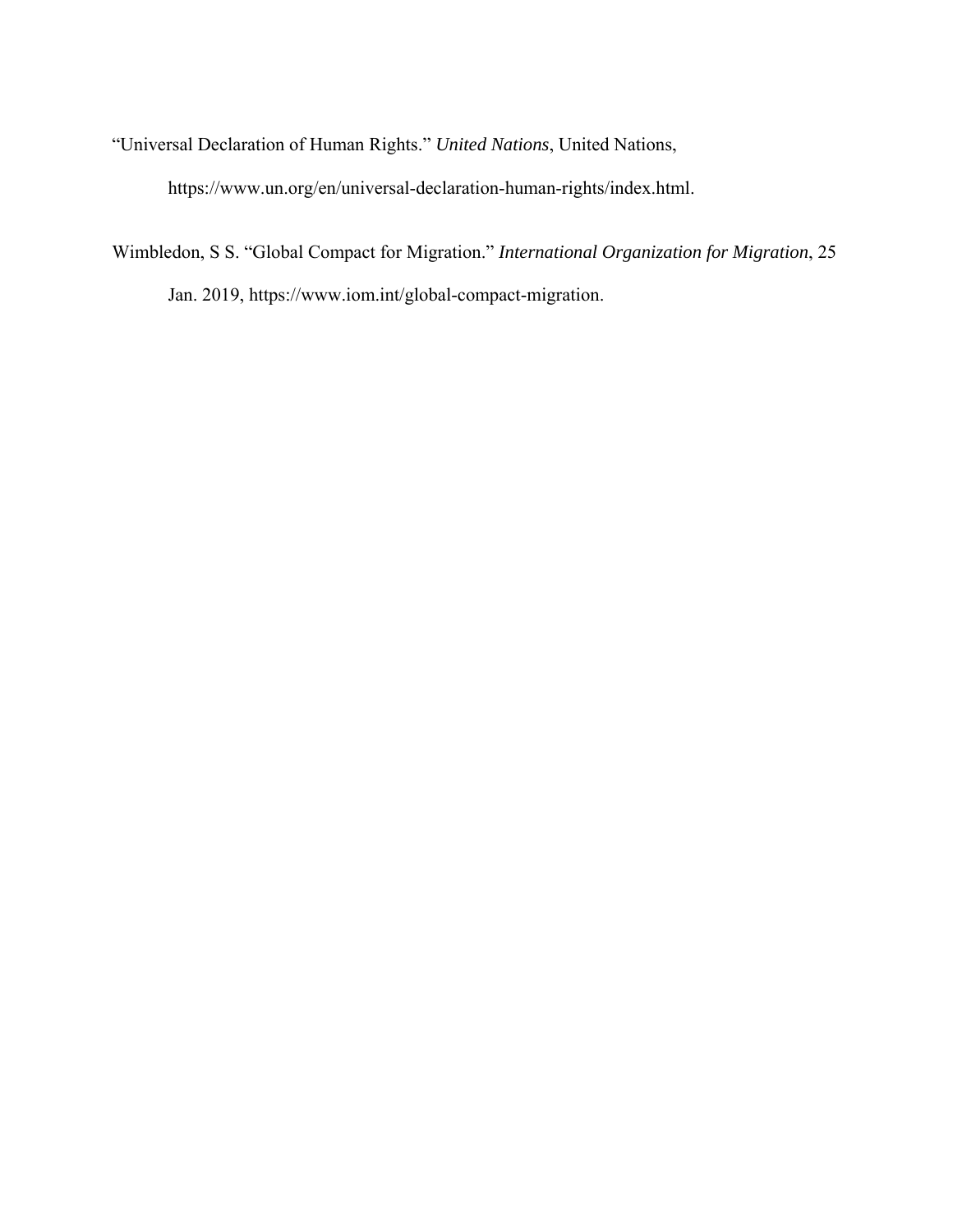# **Team 33 – Affirmative Rebuttal**

# **Introduction**

#### **Definitions**

Although the negative provides what appears to be a definition of international commitment by including two pieces of international legislation, that definition is so constrictive that it excludes reasonable and significant authorities. A nation-state's international leanings and commitments are not expressed solely in treaty form. In fact, nations must frequently respond to rapidly unfolding world events. Excluding statements of international intent from accredited representatives of governments is restrictive. Furthermore, the negative does not provide any source for their definition; therefore, prefer the affirmative definition of international commitment. Aside from the aforementioned discrepancy, the negative neither attacks the affirmative definitions nor provides any alternatives. The affirmative interprets this as unequivocal agreement of the negation regarding the definitions used by the affirmative. Thus, this round should be evaluated under such definitions.

#### **Framework**

The negative claims several times that the affirmative disregards the criterion of global welfare and discards the lives of millions of migrants. However, as proven in the affirmative constructive, societal development in every individual polity improves the human condition in aggregate, implying that actions in the self-interest of the state are beneficial to the nation itself, to migrants, and to the international community at large. This was **untouched** by the negative despite being a crucial affirmative impact. Furthermore, acting in the self-interest of the nation increases economic and political prosperity, eliminating key push factors of migration. This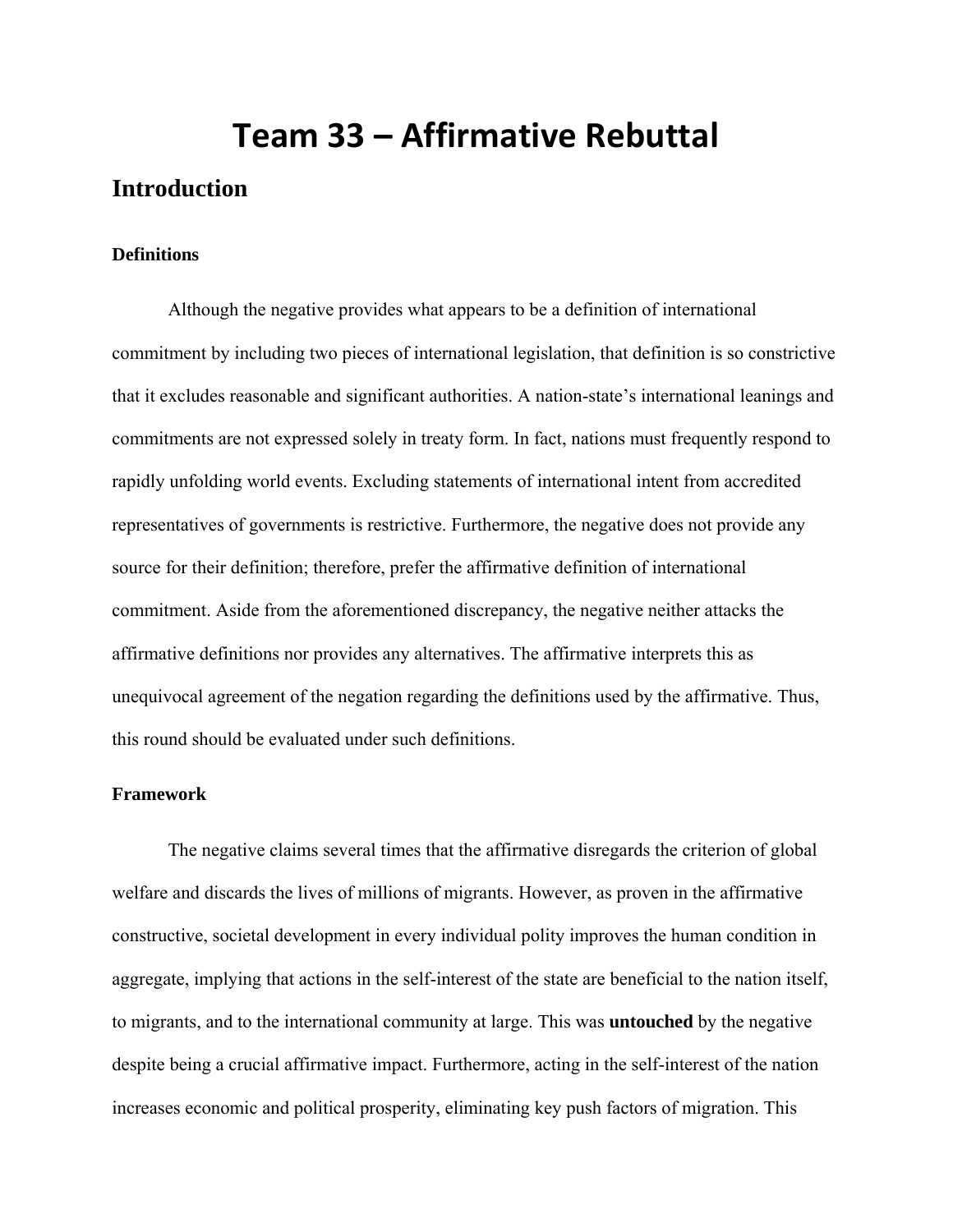reduces need-based migration, lessens global disruption, contributes to world stability, and ensures that fewer people must resort to an action as extreme as fleeing their homeland. The number of migrants that the negative claims are being harmed by the affirmative is therefore exaggerated. The affirmative world also upholds migration that acts in a nation's self-interest, but negative arguments only choose to consider an affirmative world in which migration does not exist. We do not support such a world.

# **Response to the Negative Constructive**

#### **On "Primacy of International Law":**

In the negative world, failure to enforce currently existing commitments will result in an inability to create future ones. Therefore, the international order of the negative relies on a complex system of promises and quid-pro-quos. Beyond the inherent instability in such a balance, the negative implies that dishonoring a commitment brings the whole "card-house" down. However, countries renege on international commitment frequently, but the world order still stands. In the affirmative constructive, both the US withdrawal from the Paris agreement and the Belgian withdrawal from the UN Compact on Migration are mentioned. In neither of these cases was the world order irrevocably shaken (Sengupta et al., Birnbaum). Therefore, the negative's assertion that "only when nations adhere to their commitments can they expect others to do the same" is theoretically pleasing, but pragmatically flawed.

#### **On "Human Life is Sacred":**

 The affirmative agrees with the negative that human life is sacred, and that millions of people are unable to live in peace. However, the negative implication that the affirmation does not "value human life over monetary gain" is a gross misrepresentation of the facts presented in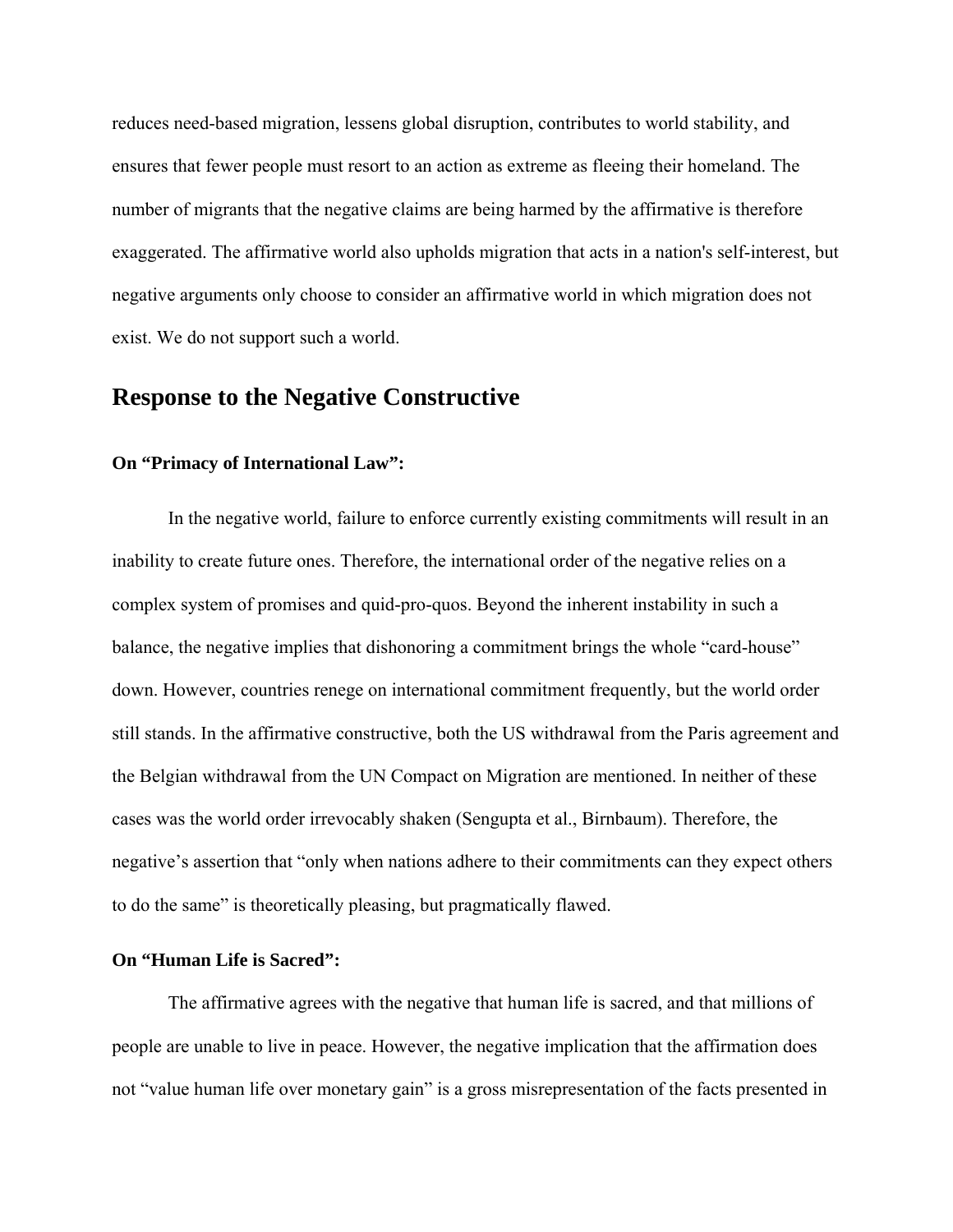the affirmative constructive. The negative "prioritizes" migrants by destroying the nations which they hope to enter; thus, the negative values *neither* human life *nor* economic gain. The affirmative, however, upholds these concepts and values *both* life *and* prosperity.

#### **On "Migration is Conducive to Economic Growth":**

Though we agree with the negative's claim that migration often allows for economic growth, this resolution refers to relative advantages of self-interest and international commitment within a tightly defined bound: the crucial qualifier **"when in conflict"** ensures that all arguments operate in a zero-sum game between the two options. Thus, all arguments must be framed while keeping the qualifier "when in conflict" in mind; doing otherwise would ignore this pivotal principle of the resolution. The negative's second contention only describes examples in which international commitments to migrants are in the interest of both the migrants and the economy of the nation, so this argument is trivial to the debate at hand.

#### **On "International Relations":**

The negative refers to "public pressure" as a mechanism by which international commitment can be enforced. While it is politically troublesome to draw condemnation from allies over policy matters, public criticism is not a form of coercion. While the negative clearly demonstrates that France and Italy strongly criticized recalcitrant EU nations, they fail to demonstrate any meaningful change that took place as a result of that criticism. This is not accidental: *no change took place at all*. Though France and Italy wished other EU nations to change policy, they valued the continued existence of the EU as a political bloc more than international commitments to migrants. Therefore, any action against nations which did not uphold migration commitments did not extend beyond verbal condemnation (Dos Santos, et al.).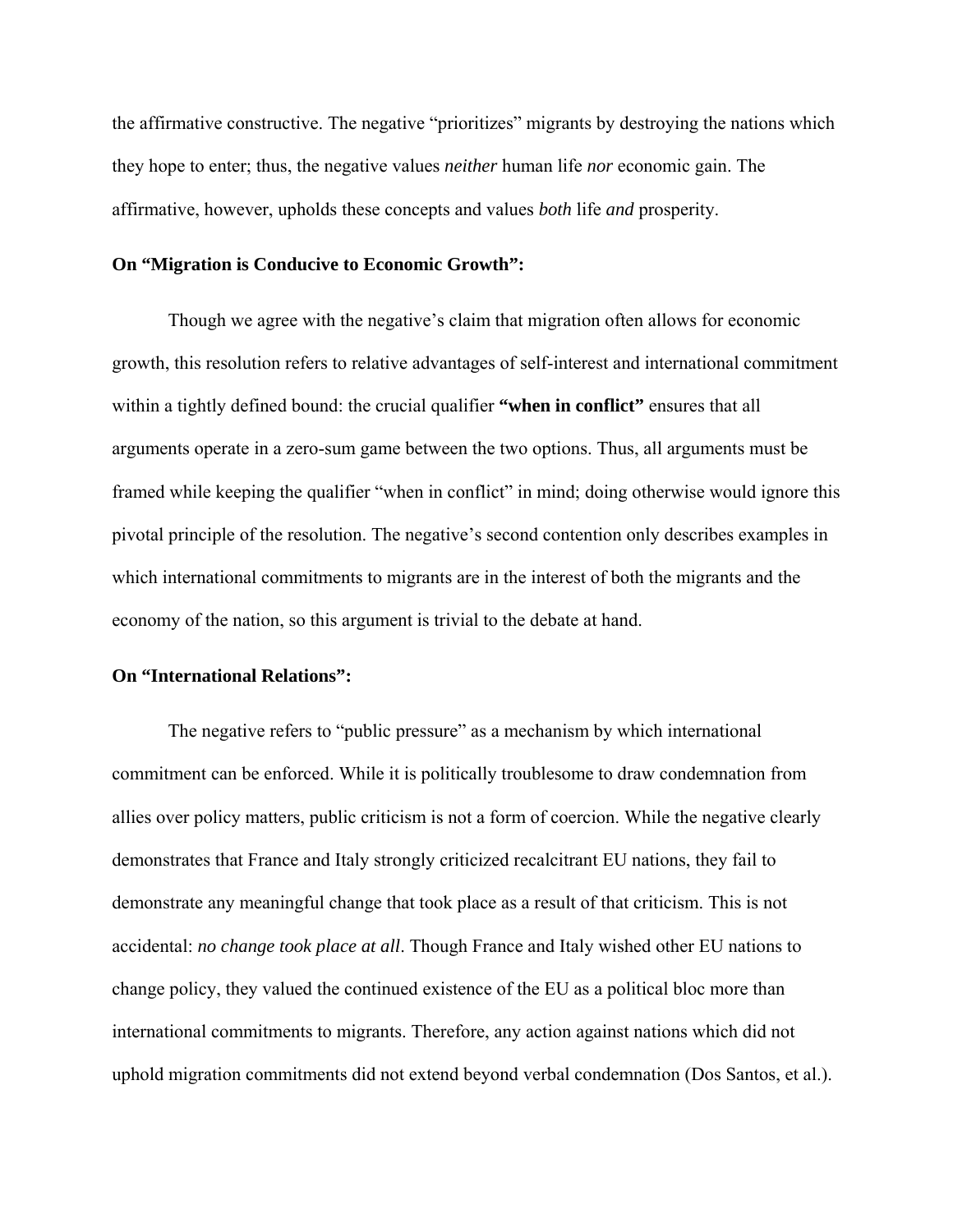This demonstrates a crucial feature of international commitments: some commitments take precedence over others, which means that some compacts are almost unenforceable. In fact, the negative world's "card-house" system of commitment guarantees conflicting compacts and an inability to coerce member-states into enforcing those compacts, because of the successive layers of commitment upon which relationships are built. This only further upholds the affirmative argument that international commitment is not feasible for nation-states when in conflict with self-interest.

# **Defense of the Affirmative Constructive**

#### **On the Inability to Commit: Democratic Nations**

The negation claims that the Paris agreement is inapplicable to this debate because only one democratic nation—the United States—pulled out. In response, the affirmation presents the withdrawal of Canada and New Zealand from the Kyoto Protocol. That protocol was signed by a Canadian Liberal government, and upon a switch of parliamentary majority from Liberal to Conservative, the agreement was abandoned ("Canada"). Meanwhile, New Zealand ratified the compact under a Labour government, and refused to comply with it upon a switch to a National party majority ("NZ"). Therefore, the United States is not an isolated case. Democratic nations abandon international commitments upon changes in governmental priorities, to align themselves with the voting public. This clearly shows international commitment to be unstable and undesirable when in conflict with national self-interest. The negative also claims that though governments change, people's values remain the same. If values remain static, then voters in democratic states would not elect different governments. If the negative maintains that "values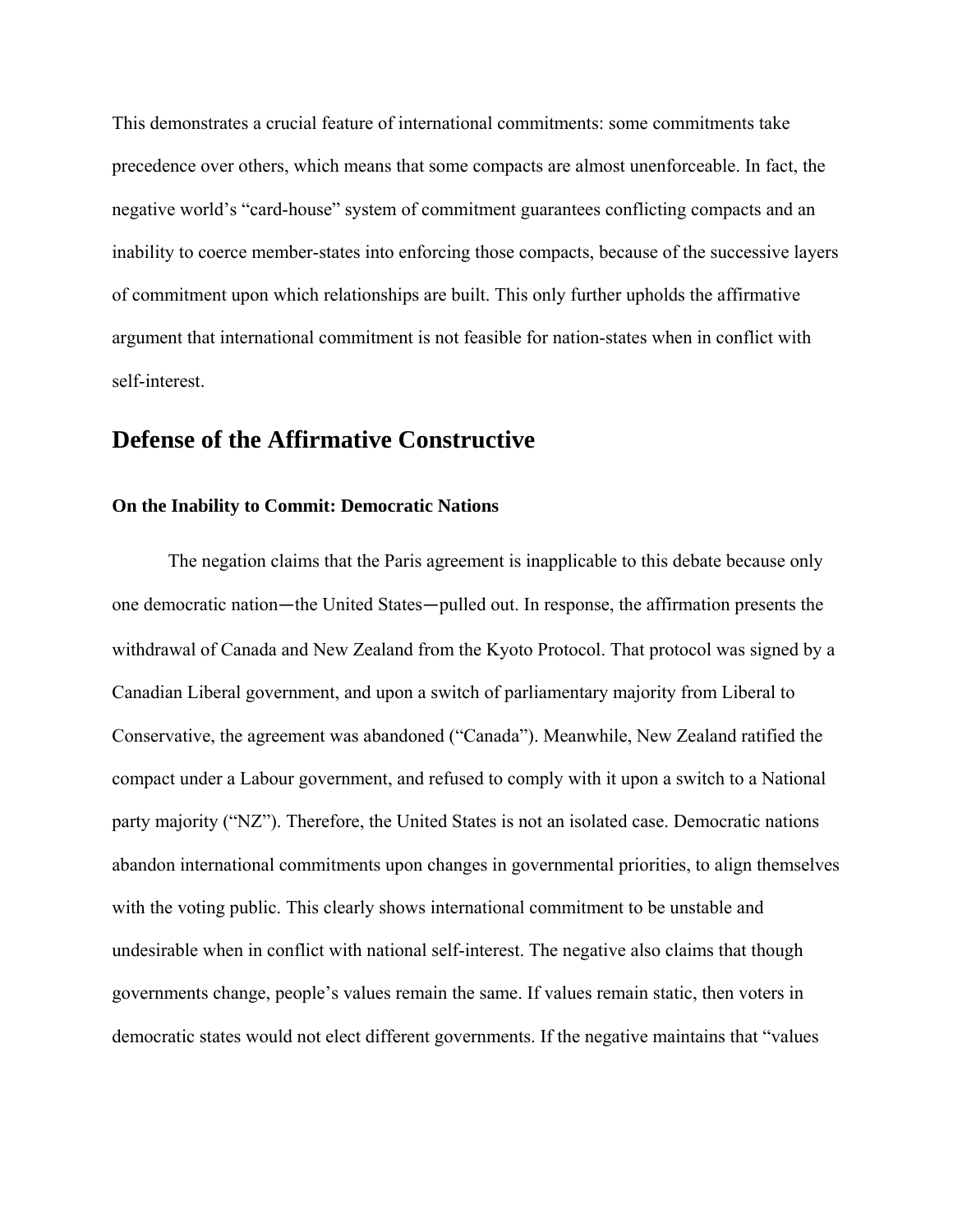remain on the ground forever," they ignore natural social progression and reduce a complex process to an unchanging impossibility.

Lastly, the negative derides the relevance of the experience of Belgium and the U.N. Compact on Migration, claiming that it is irrelevant because Belgium never "signed up for the compact." **This is proven false by multiple reputable sources.** In reality, only after the Belgian prime minister Charles Michel signed the pact did the Belgian government collapse, and this collapse led to Belgium's premature withdrawal (Atkinson; Paris; Strange; Crisp). This example therefore holds perfect relevance in the resolution's context.

#### **On the Inability to Commit: Authoritarian Nations**

The negative claims that the affirmative believes "economic considerations should always reign supreme." The affirmative has never implied or stated anything of the kind, and does not recognize the negative's logic in arriving at this conclusion. Even if the affirmative were to endorse such an extreme scenario (which it does not), the negative's claim that there could be a "disruption of trade ties, diplomatic isolation, and even sanctions" is not supported by research or sourcing, signifying its irrelevance in this academic debate.

The negative further claims that "We don't have time to wait for countries to become economically stable because the plight of migrants is immediate." As shown in our framework, only the affirmative world simultaneously upholds economic progress and the lives of citizens and migrants. Therefore, the negative is correct that the plight of migrants is immediate; only the affirmative world takes steps towards addressing this plight.

#### **On Global Benefits of Prioritizing Self Interest**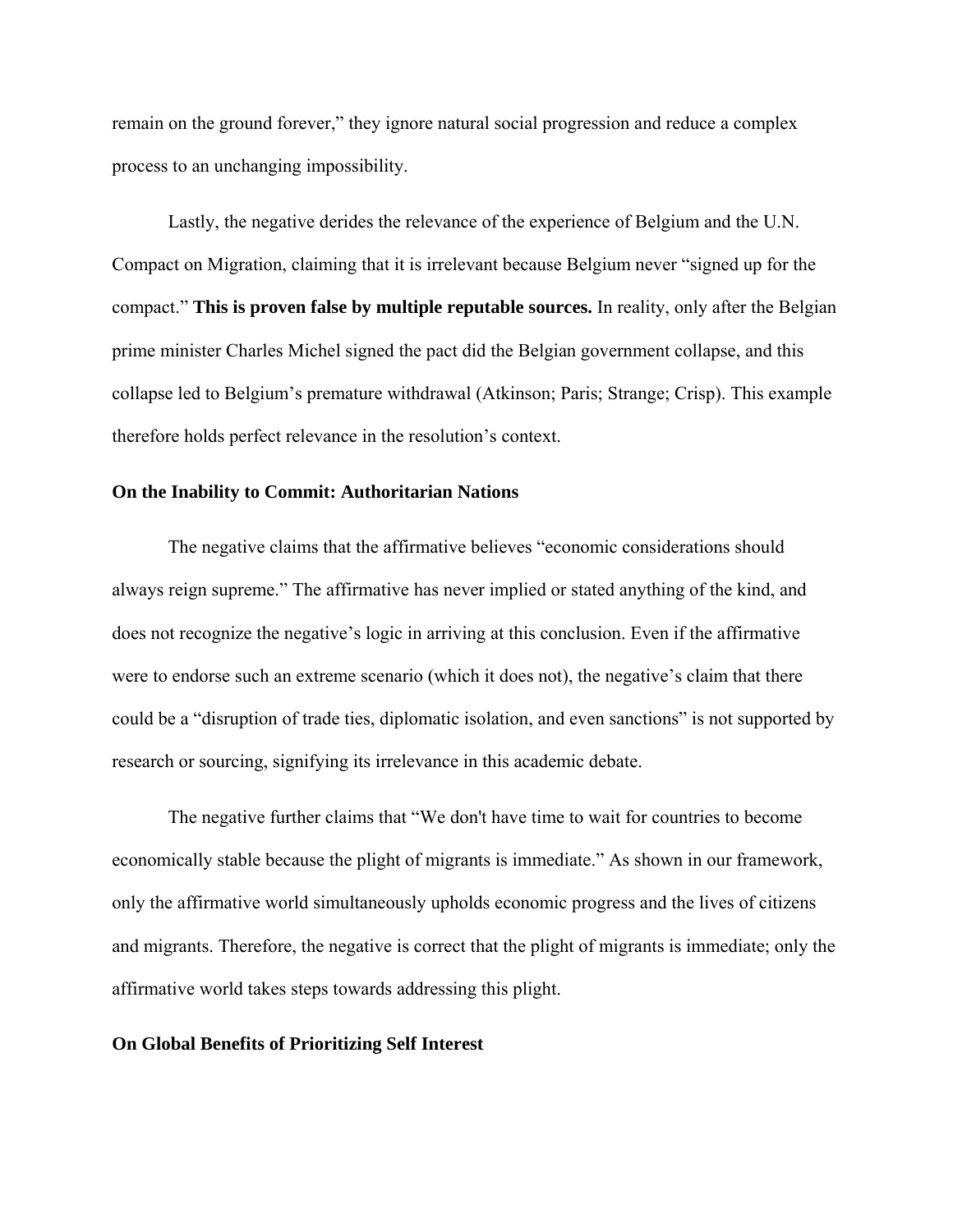The negation claims that our argument relies on the "analogy of free trade and tariffs." No such analogy is made. Free trade and tariffs are real concepts that exist in the real world, and the affirmative utilizes them as such. Therefore, the affirmative does not believe that free trade equates to open borders, that protectionism refers to sovereignty, or that migrants can be the product in a market. The negative rebuttal of self-interest and economic stability, therefore, suffers from a baseline misunderstanding of the affirmative case. The negative also criticizes the invisible hand despite it being a universal economic truth.

 The negation again questions the relevance of an affirmative argument instead of attacking its substance, claiming that the affirmative example of Egypt is irrelevant because the affirmative did not mention the effect of migration on Egypt. However, non-migratory issues are well within the bounds of this debate if they pertain to the solvency of nation-states and the impact of that solvency on the ability to commit. The affirmative constructive clearly demonstrates that Egypt's political system leads to a decrease in prosperity, which impacts the ability of the Egyptian government to fulfill its commitments.

# **Conclusion**

This resolution frames the future of the nation-state as a contest between the prioritization of self-interest and the subjugation of the state for commitment. In the affirmative world, the former is chosen, and nations take the path to prosperity, reaping the benefits of an emboldened world market and an enhanced living standard. Without attention to self-interest, polities are unable to economically advance, leaving migrants "in the dark to fend for themselves when they literally do not have food on their tables". It is therefore logical that the negative has **no defense**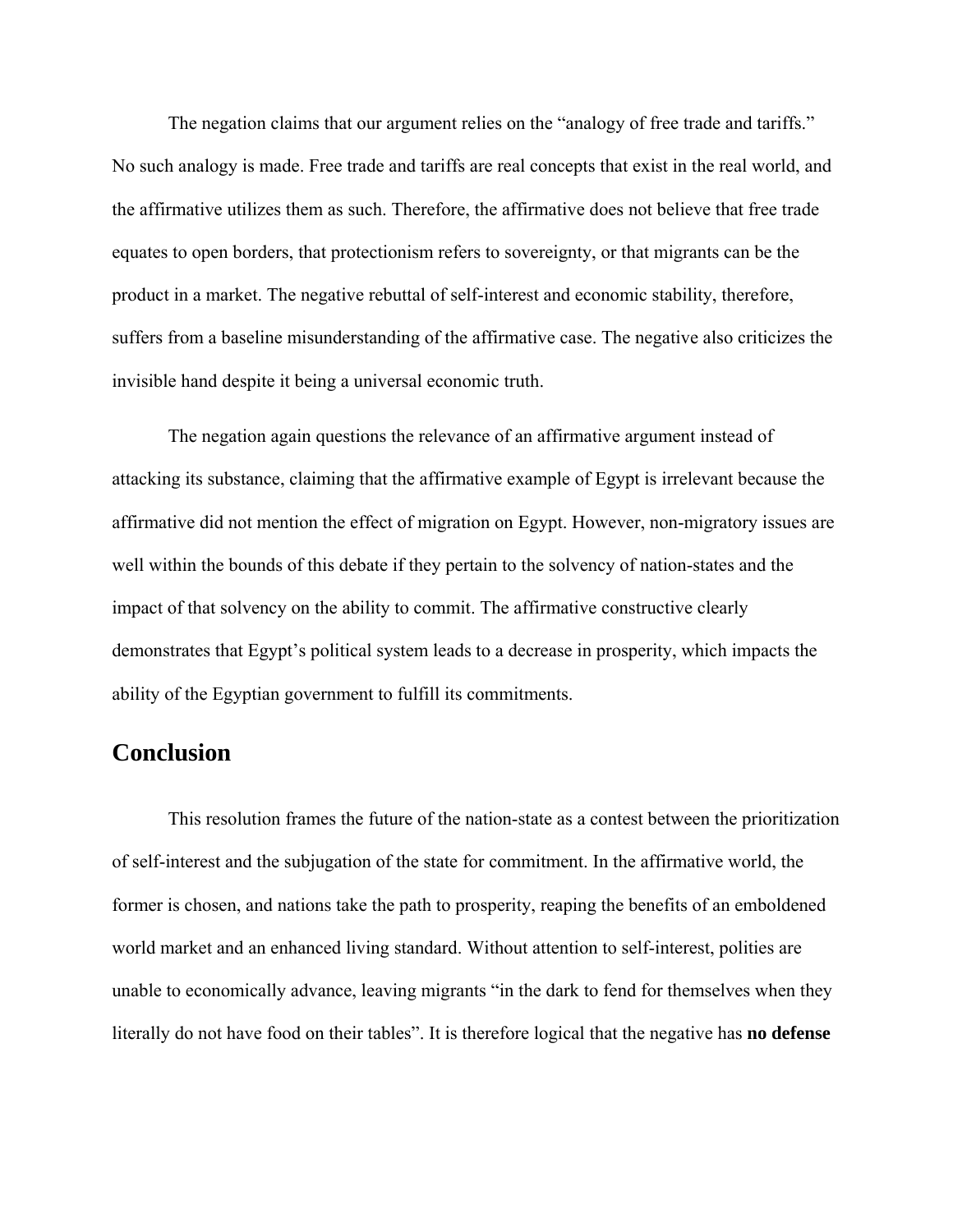for the clearest example of domestic hardship brought on by international largesse: **the affirmative examples of OPEC and the Yom Kippur War**.

When evaluating this round, the fundamental question is clear: which side helps the most people while expending the least amount of resources? The affirmative has proven throughout its constructive that international commitment is unfeasible, impractical, and chaos-sowing, wasting valuable resources on what amounts to a pipe-dream when in conflict with self-interest. The affirmative has also given irrefutable evidence that the extension of self-interest helps all, migrants and citizens. Meanwhile, the negative has offered flimsy international doctrine, moralistic and non-rigorous argumentation, and alarmist "even sanctions" rhetoric, with no evidence to back it up. Thus, vote for the continuing prosperity and flourishing of the nationstate.

For the previous reasoning,

Affirm.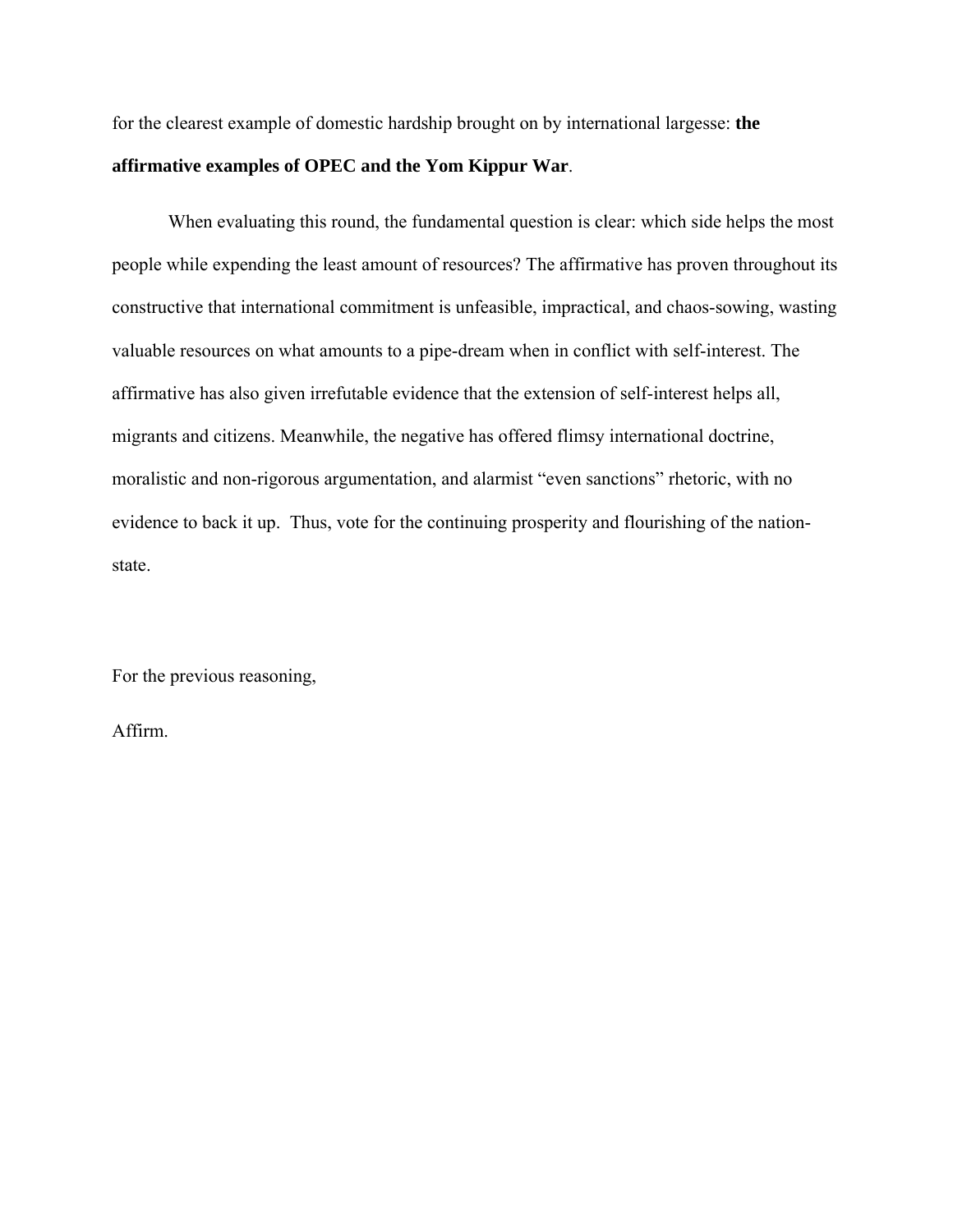#### Works Cited

NOTE: For any arguments restated from the affirmative constructive, sources for those arguments may be found in the "Works Cited" section of that constructive.

- Atkinson, Khorri. "In Photos: Protestors in Brussels Rage against UN Migration Pact." *Axios*, 17 Dec. 2018, https://www.axios.com/brussels-migration-protest-refugees-belgium-un-pact-21380fb2-b6e0-40b4-b7d3-9c4f85a08877.html.
- Birnbaum, Michael. "Belgium's Ruling Coalition Collapses over U.N. Pact on Migration." *The Washington Post*, 9 Dec. 2018, https://www.washingtonpost.com/world/europe/belgiumsruling-coalition-collapses-over-un-pact-on-migration/2018/12/09/e9740cc2-fbc9-11e8 a17e-162b712e8fc2\_story.html.
- "Canada Pulls out of Kyoto Protocol." *The Guardian*, 13 Dec. 2011, https://www.theguardian.com/environment/2011/dec/13/canada-pulls-out-kyoto-protocol.

"Does America Have to Follow International Laws?" *HG Legal Resources*, 2019, https://www.hg.org/legal-articles/does-america-have-to-follow-international-laws-35594.

- Dos Santos, Nina, et al. "EU Summit Deal Reached after Italy Demanded Action on Migrant Crisis." *CNN*, 29 June 2018, https://www.cnn.com/2018/06/28/europe/italy-eu-summitmigrant-crisis/index.html.
- Gambrell, Jon. "Shah of Iran Modernized His Nation but Vacillated in Crisis." *The Associated Press*, 17 Jan. 2019, www.apnews.com/c037d5af8b3b4be6ae47f125d847d0f0.s
- Kabir, Raiyan, and Jeni Klugman. *Unlocking Refugee Women's Potential: Closing Economic Gaps to Benefit All*, July 2019, https://giwps.georgetown.edu/wpcontent/uploads/2019/07/Unlocking-Refugee-Womens-Potential.pdf.
- "NZ Won't Commit to Second Stage of Kyoto Protocol." *RNZ*, 9 Nov. 2012, https://www.rnz.co.nz/news/national/120436/nz-won't-commit-to-second-stage-of-kyotoprotocol.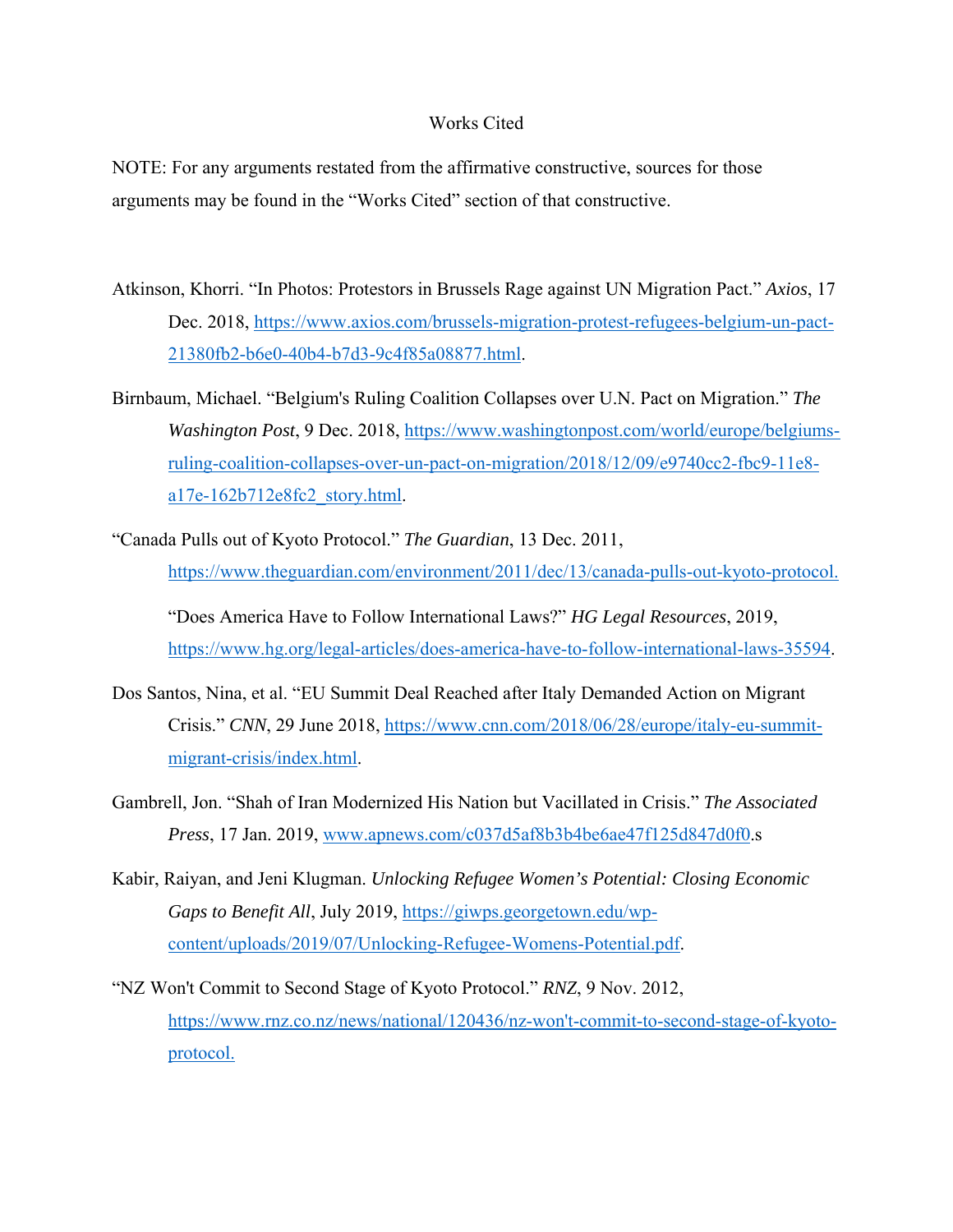- Paris, Francesca. "Protesters And Police Clash In Brussels At Rally Against UN Migration Pact." *NPR*, 17 Dec. 2018, https://www.npr.org/2018/12/17/677295414/protesters-clash-withpolice-in-brussels-at-rally-against-un-migration-pact.
- Riegert, Jason. "The Irony of International Law; How International Law Limits State Sovereignty." *Albany Gov't Law Review*, published by Marisa Floriai, Apr. 5, 2010, https://aglr.wordpress.com/2010/04/05/the-irony-of-international-law-how-internationallaw-limits-state-sovereignty/.
- Sengupta, Somini, et al. "As Trump Exits Paris Agreement, Other Nations Are Defiant." *The New York Times*, 1 June 2017, https://www.nytimes.com/2017/06/01/world/europe/climate-paris-agreement-trumpchina.html?ref=energy-environment.
- Strange, Hannah, and James Crisp. "Belgium PM Charles Michel Resigns after Government Collapses in Dispute over UN Migration Pact." *The Telegraph*, 18 Dec. 2018, https://www.telegraph.co.uk/news/2018/12/18/belgium-pm-charles-michel-resignsgovernment-collapses-dispute/.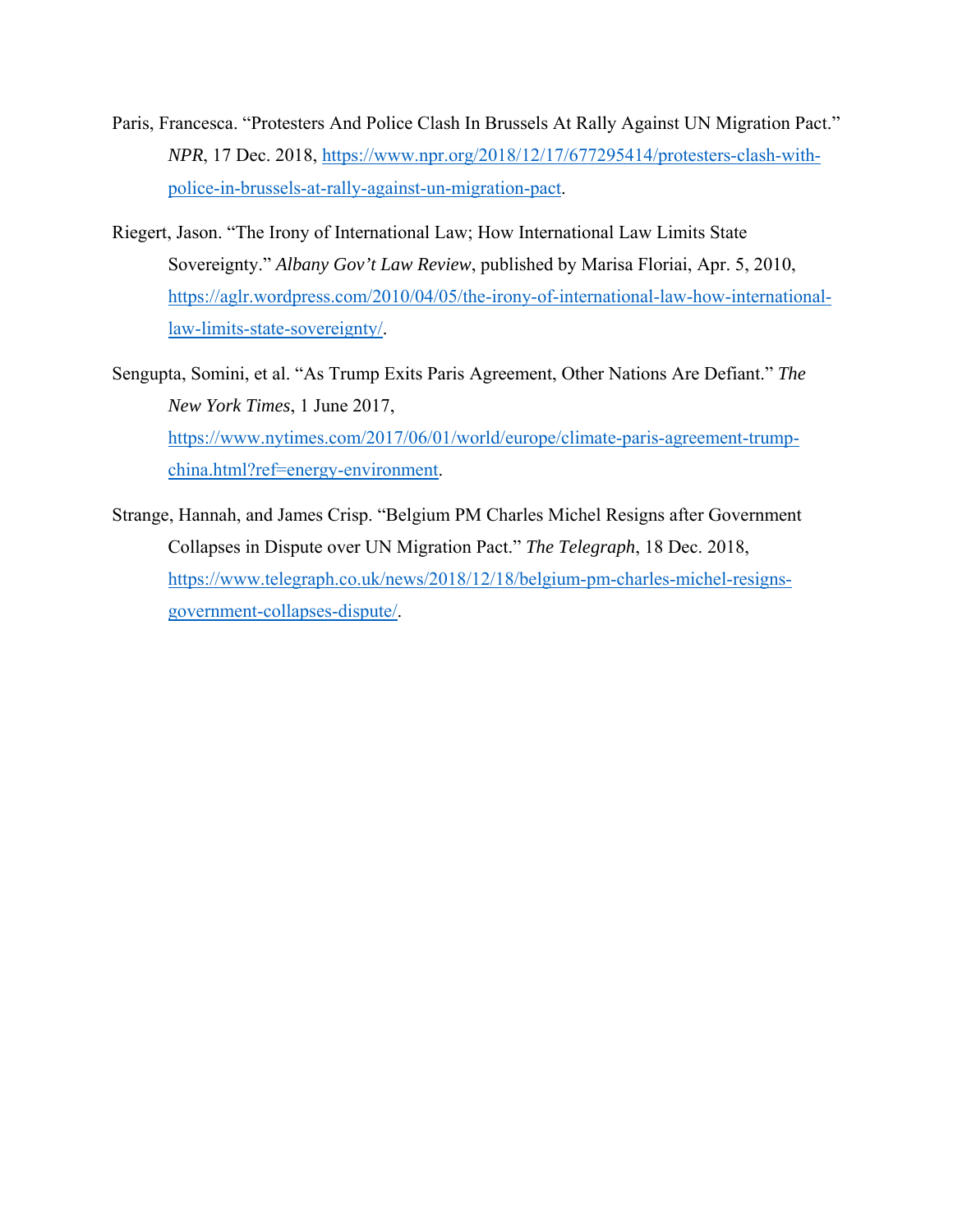# **Team 34 – Negative Rebuttal**

## **Introduction**

The affirmative team pushed an unreasonable burden on the negation to "defend a world in which the nation-state is forced to overextend itself both at home and abroad, leading to global chaos," where "all arguments operate in a zero-sum game." We learned that migrants "destroy" nations, but never learned how.

The affirmative case suffered from multiple case tensions. They stated that "refugees flee from calamities, ranging from open war immigration in Syria to financial pressure in El Salvador..." only to say migrants move "**voluntarily** across the boundaries." They claim that international commitments cannot be upheld, only to explain that the same nations prioritize other international obligations.

Of the myriad examples that the affirmative brought to the table, only one - the Belgian government coalition dissolution - related to migration. The rest: oil prices, climate change etc.

The affirmative refused to engage with our arguments only to cherry-pick phrases and turn them into strawmen.

In this essay, we will analyze this debate on the following:

- 1. Definitions
- 2. Principle
- 3. Practicality

### **Definitions**

According to the affirmative, conflict is "any time when a tradeoff is required between nation's self-interest and international commitments to migrants." They failed, when they couldn't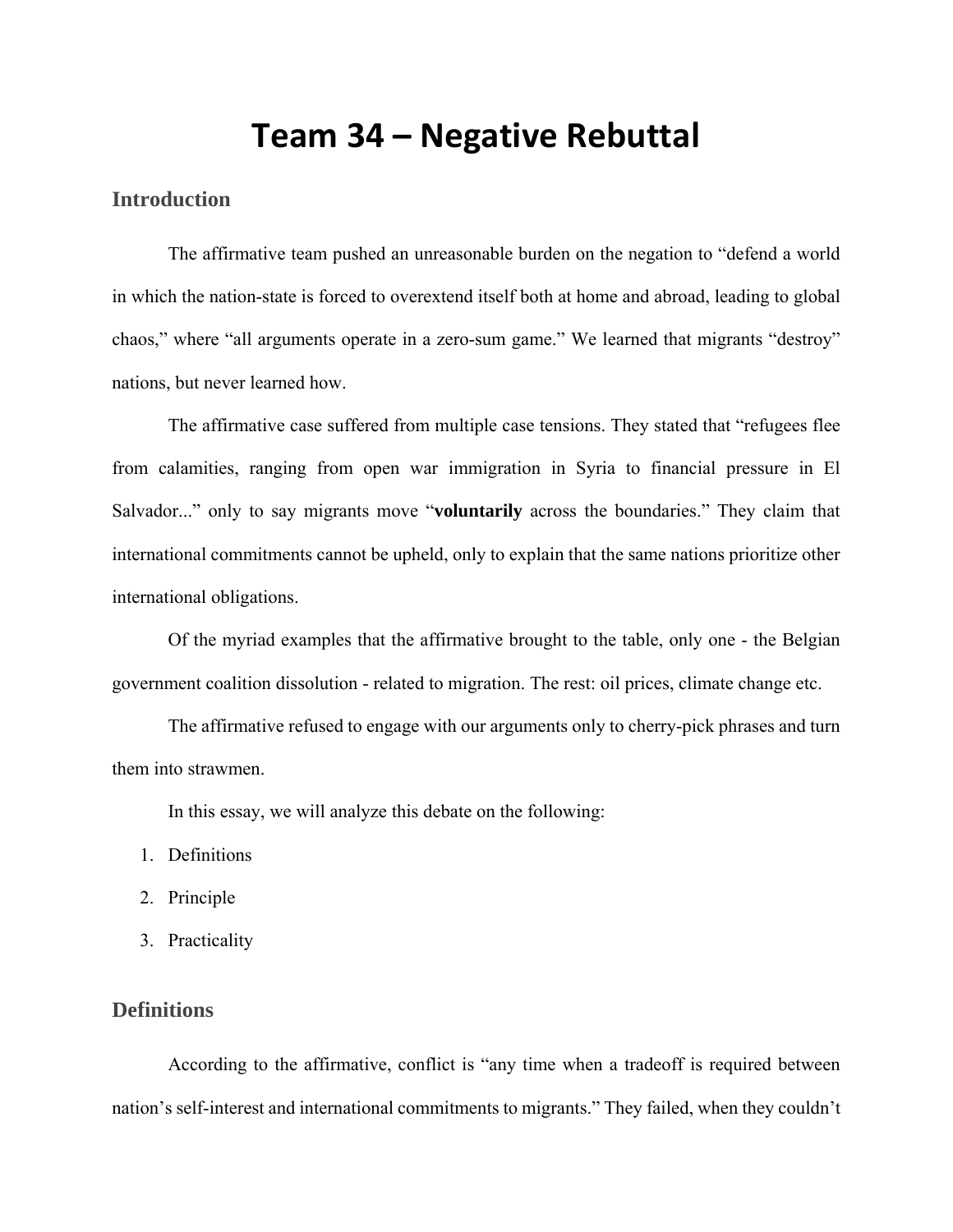provide any scenarios of a trade-off between international commitments and the country's selfinterest. They crossed the bench when they said "The affirmative world also upholds migration that acts in a nation's self-interest," agreeing that neither migrants hold back the host country's development, nor do the migrants violate the rights of the citizens.

The affirmative definition of international commitment was " **any formal declaration** of intent from a head of state or plenipotentiary thereof." In the absence of any examples we proffered the New York Declaration for Refugees and Migrants ("NYD") and the Refugee Convention - a global treaty and a declaration unanimously adopted by the United Nations ("UN") member states.

Their response was "A nation-state's international commitments are not expressed solely in treaty form." The NYD is "a statement of international intent" adopted unanimously by all UN members. The International Court of Justice in its Advisory Opinion on the Legality of the Threat or Use of Nuclear Weapons opined "that General Assembly resolutions, even if they're not binding, may sometimes have normative value. They can, in certain circumstances provide evidence important for establishing the existence of a rule or the emergence of an opinio juris." (ICJ) **No response** from the affirmative.

#### **Principle**

We argued that when countries agree to international documents regarding migrants in exercise of sovereignty, they must abide by their commitments. The affirmative say that "nations must frequently respond to rapidly unfolding world events" and, therefore, are unable to uphold their international commitments. We ask, why can't nations respond while still staying true to their commitments to migrants, particularly since failure to do so would backfire on their self-interest because they will no longer be able to rely on the promises made to them by other nations. The US alone has hundreds of treaties with different countries coalitions. (US State Dept.)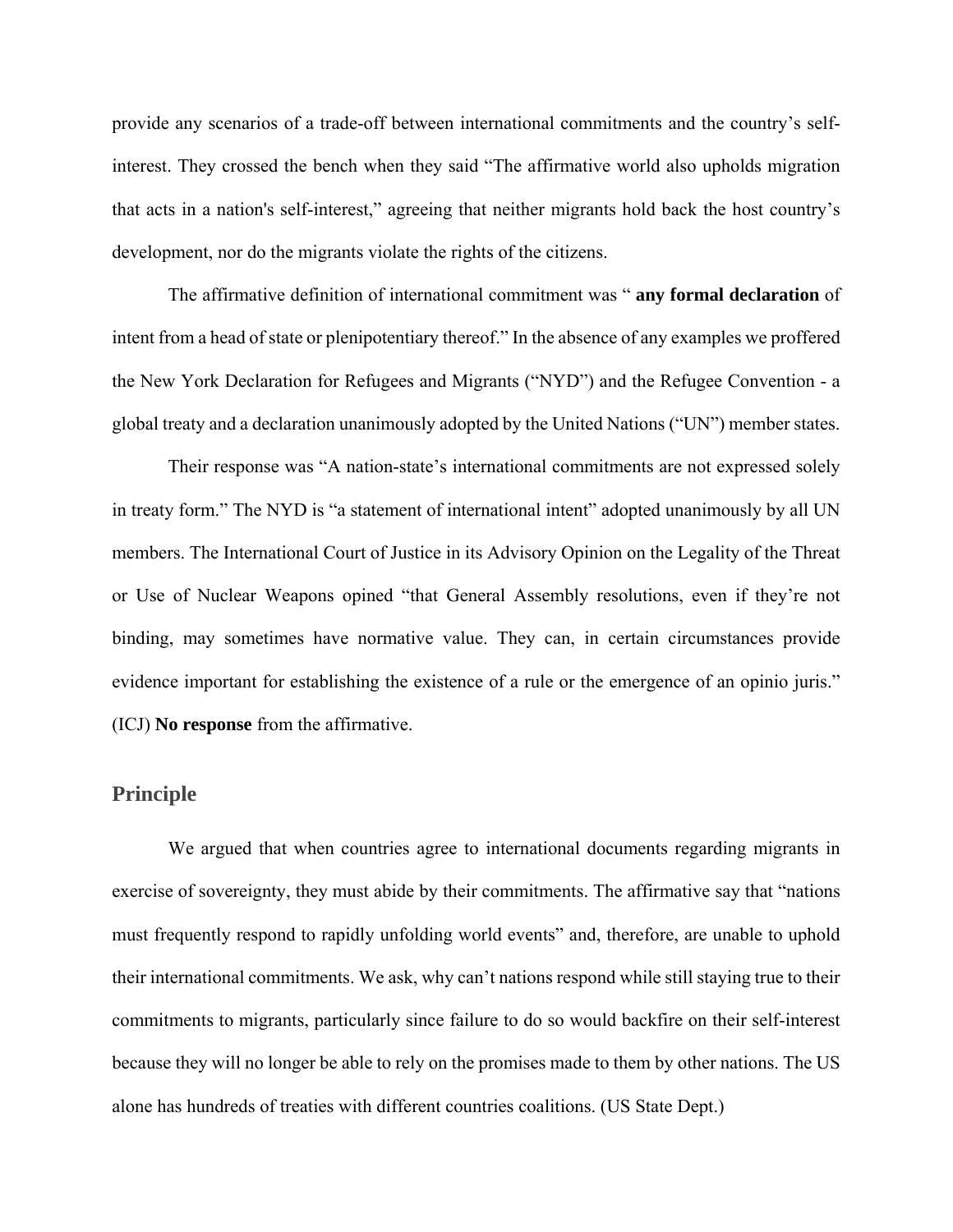Affirmative admitted that refugees and asylum seekers "come from open war immigration in Syria to financial pressure in Latin America." Yet, never did they discuss what they propose to do with the refugees and the threats they face. Even if the affirmative had successfully proven that "societal development in every individual polity improves the human condition" we cannot see how 70.8 million (UNHCR) displaced people are protected. Even with the proposition fiat, one cannot assume that these people's problems would disappear. When in conflict, the lives of millions of people must trump all self-interest!

#### **Practicality**

#### *(i) Commitment*

The affirmative failed to prove how nations would be unable to commit. When questioned why "the inherent domestic economic instability would cause an authoritarian regime to prevent long-lasting and effective commitments" in our constructive paper, they had **no response**. For democratic nations, they gave the example of the Yom Kippur War and how the US support for Israel caused **a spike in gas prices**! They gave the example of the US withdrawing from the Paris Agreement, to which we responded that it was an isolated and highly criticized move. They responded with the example of the **Kyoto Protocol** - again, unrelated to migration, insufficient to establish how "countries renege on international commitment frequently." We remind the affirmative that one-third of refugees are hosted by the world's poorest countries (Charlotte Edmond), in other words, all nations do their own part.

"The resistance of a nation to a law to which it has agreed does not derogate from the authority of the law because that resistance cannot, perhaps, be overcome. Such resistance merely makes the resisting nation a breaker of the law to which it has given its adherence, but it leaves the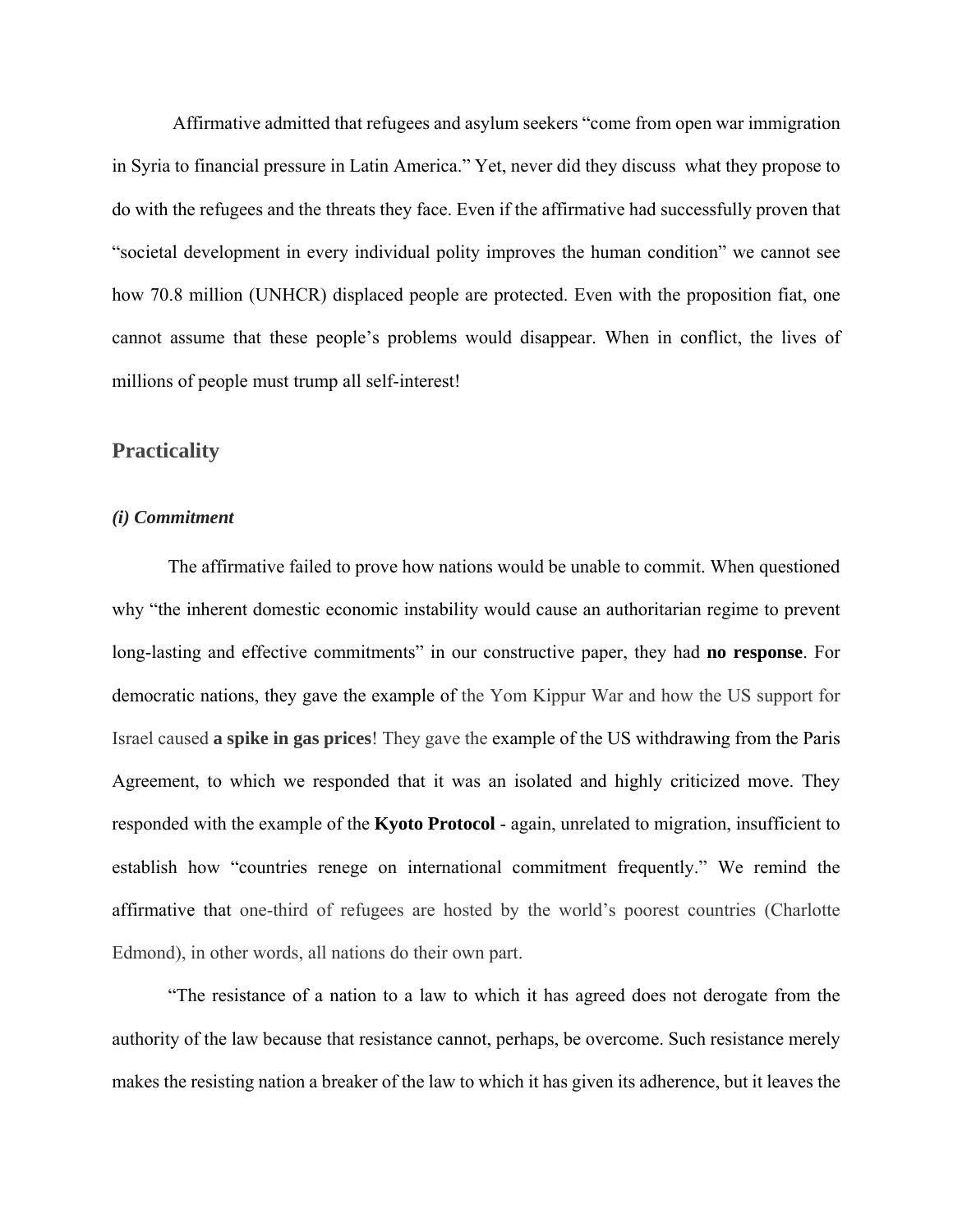law, to the establishment of which the resisting nation was a party, still subsisting" (S.S.Prometheus). Just because we have thieves, it doesn't normalize stealing, similarly, having one or two countries break their international commitments doesn't mean that all nations ought to. This rings particularly true for democratic nations where governments must uphold their promises, including international, in order to maintain the trust of their voters.

The affirmative response to our point about the consequences of breaking commitments was that "disruption of trade ties, diplomatic isolation, and even sanctions" was "not supported by research or sourcing." We gave a full argument with the example of Hungary and EU. We explained that countries that violate international law face backlash. When talked about France calling for sanctions on Hungary over migration issues, team affirmative responded, "no change took place at all." On the contrary, just recently fourteen-member countries of the EU agreed to a new solidarity mechanism proposed to allocate migrants and refugees. (Aljazeera).

#### *Migration and Economic Growth*

 The affirmative's response to our argument about migrants contributing to the economy was that "this argument is trivial." They pushed us to defend a world where migrants destroy nations, which is not the case in the real world. We showed the long-term economic benefits of migration to which the affirmative responded that it "agrees with the negative's claim that migration often allows for economic growth."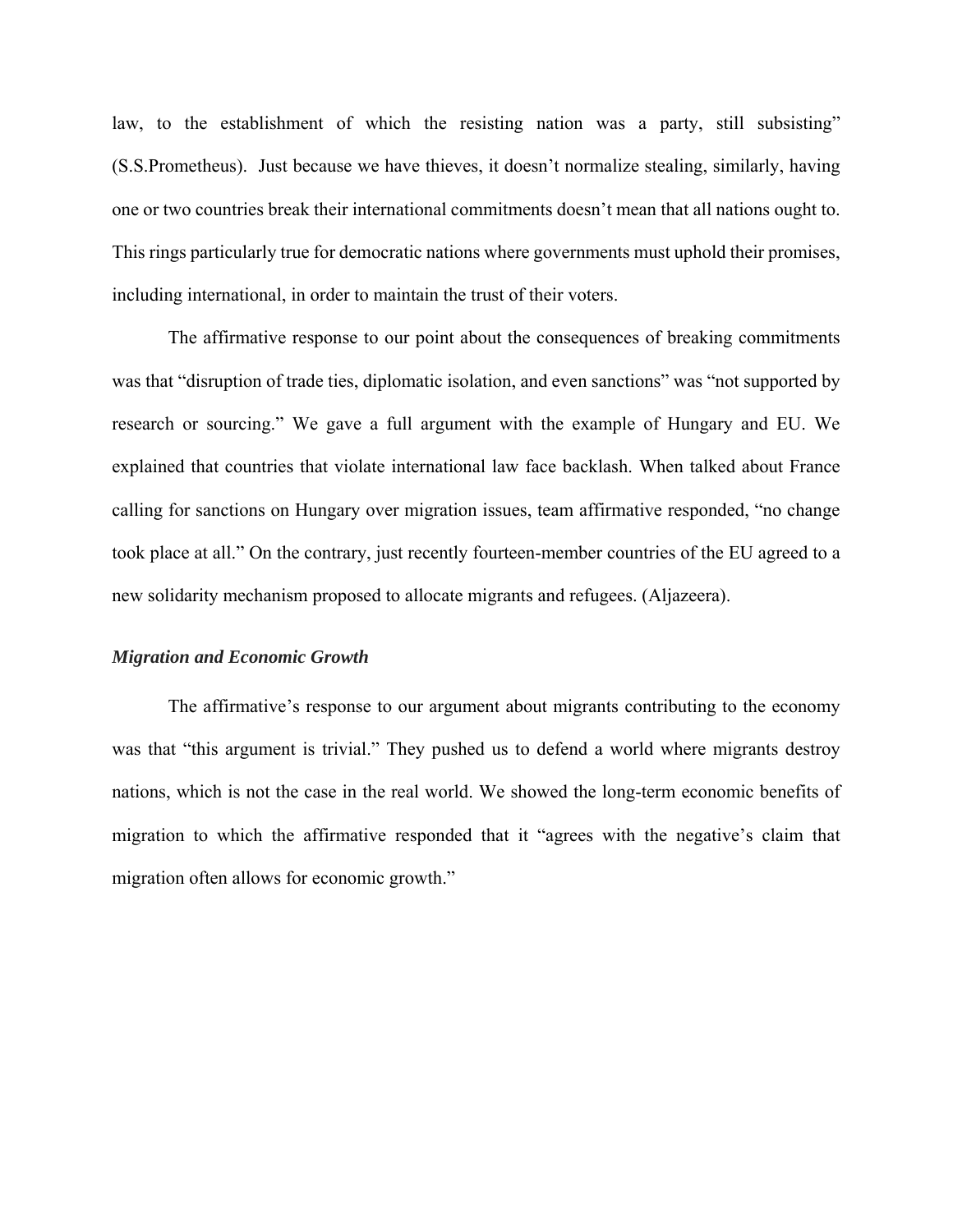#### *Global Benefits of Prioritizing Self-Interest*

The affirmative states that "acting in the self-interest of the nation increases economic and political prosperity, eliminating key push factors of migration." We are puzzled as to the exact mechanism how countries ravaged by civil war would suddenly solve all their problems, at least the affirmative never tells us how.

"Improvement of societal development in every individual polity improves the human condition in aggregate." We agree, unfortunately, we must say that (a) it is unlikely to ever happen; and (b) even if it happens, that would take too long. The migration and refugee crisis is an urgent matter: every second could be crucial to saving a person from a life and death situation. The affirmative, unfortunately failed to deal with the real world.

Finally, Egypt's example on how authoritarian regime's policies harm the national prosperity. Having rebuked its relevance to the motion in our negative constructive we believe that there is **no need** for us to repeat ourselves.

#### **Conclusion**

The affirmative defined conflict under this motion "as any time when a tradeoff is required between a nation's self-interest and its international commitments to migrants." Our team provided three main reasons as to why international commitments to migrants must always trump a nation's self interest.

- 1. It is principally justified due to the sanctity of human life and the primacy of international law.
- 2. On the practical level: the economic and social benefits of migration are undeniable and prevalent even in a situation of conflict.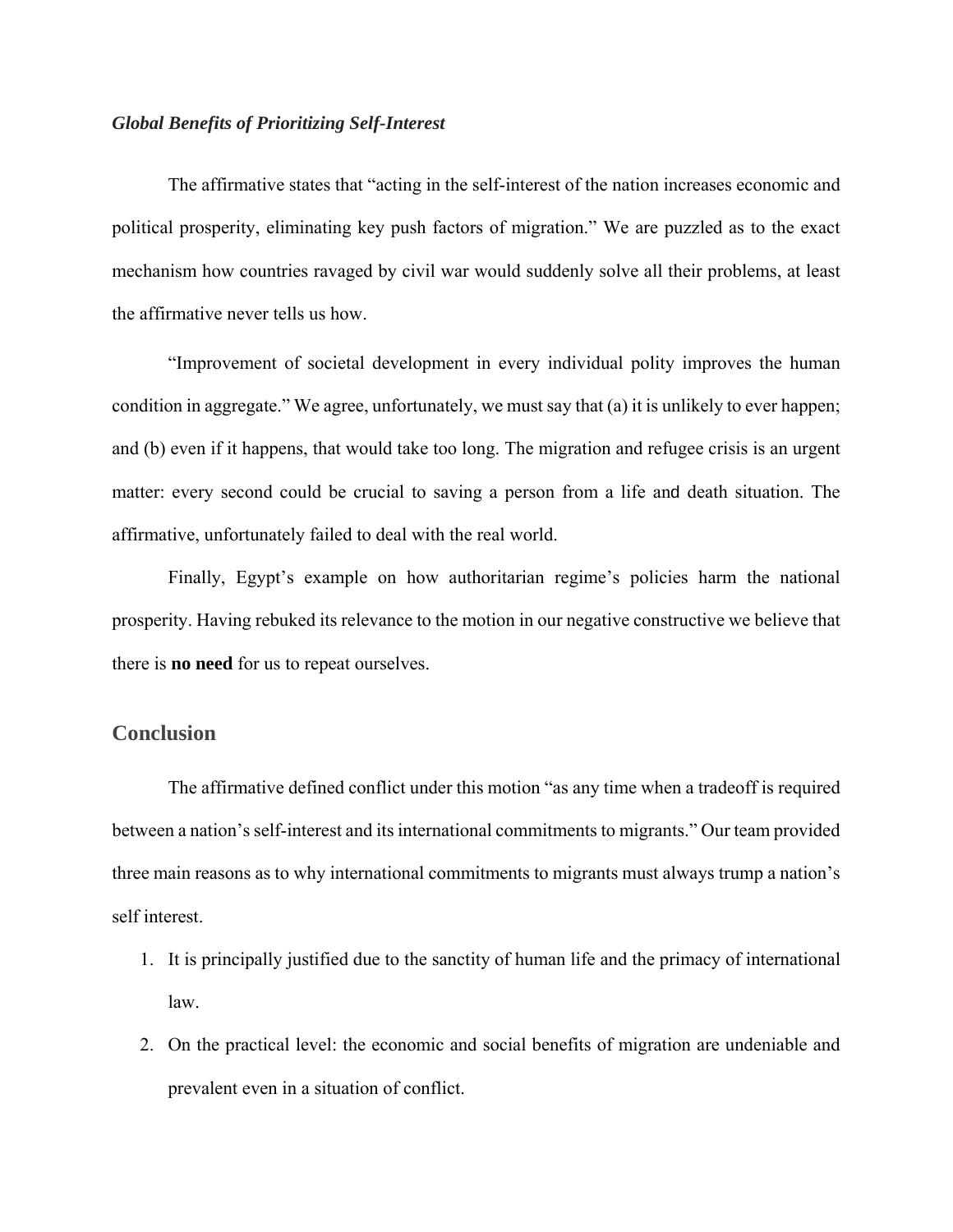3. Furthermore, the international commitments to migrants is one of the things that ensure the countries international relations and it is enforceable and feasible**.** 

The affirmative lost this debate when they:

- 1. Strayed from the motion and talked about anything **but migrants;**
- 2. Failed to engage with our principal arguments or agreed with us on the economic benefits of migration;
- 3. Ignored the plight of the refugees;
- 4. Attempted to change their definitions in the rebuttal paper by removing treaties from the international commitments;
- 5. Failed to prove why nations couldn't serve their self-interest while not breaking their commitments to the migrants.

The negative case directly benefits all stake-holders while the affirmative presents an ambiguous utopia where nothing happens. We take all clashes - on the principle and practical implications.

Proud to take this round, proud to oppose!